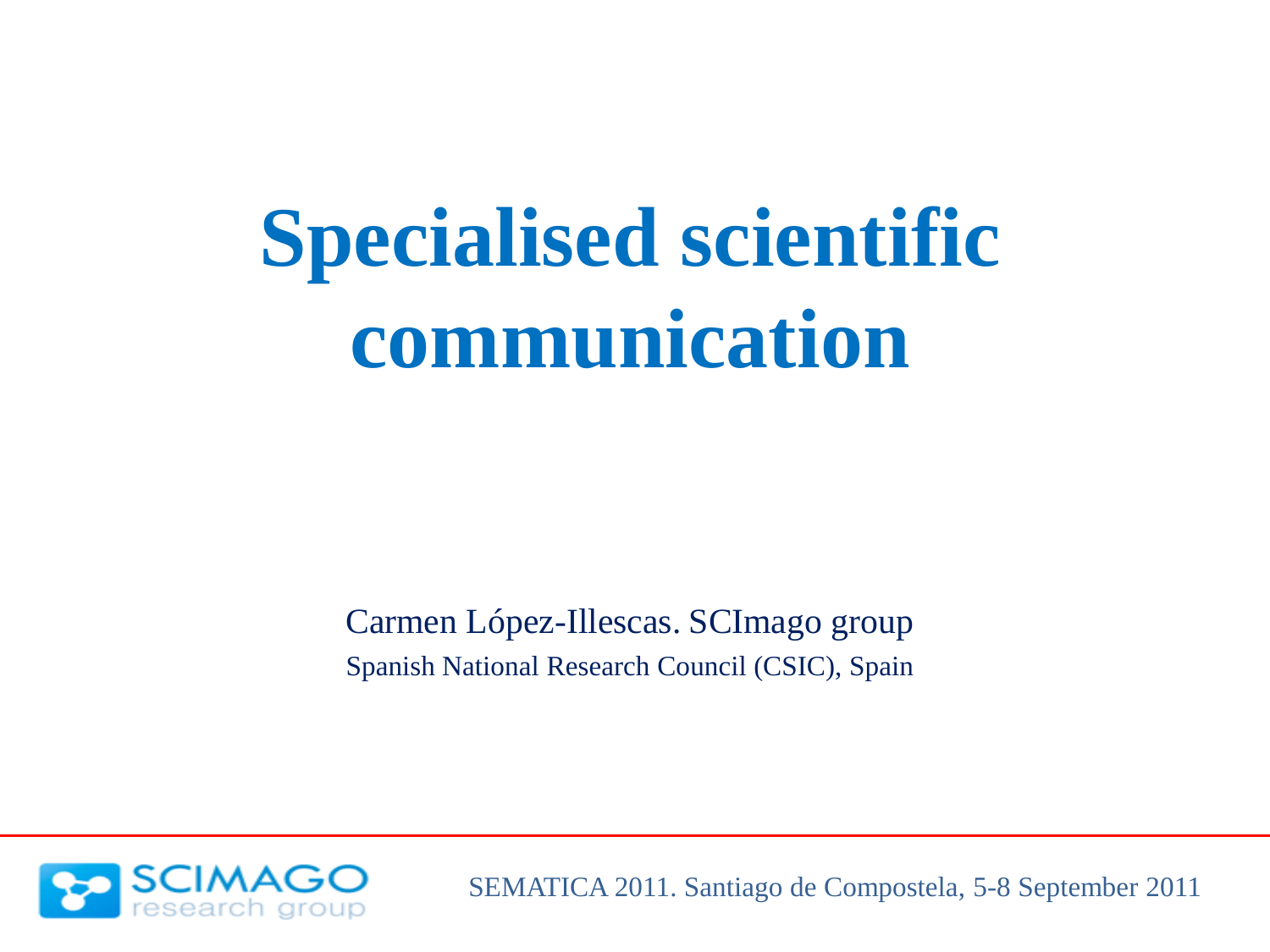

**1. The purpose 2. The research article 3. The audience 4. Parts of the manuscript 5. How to write a paper 6. Publishing**

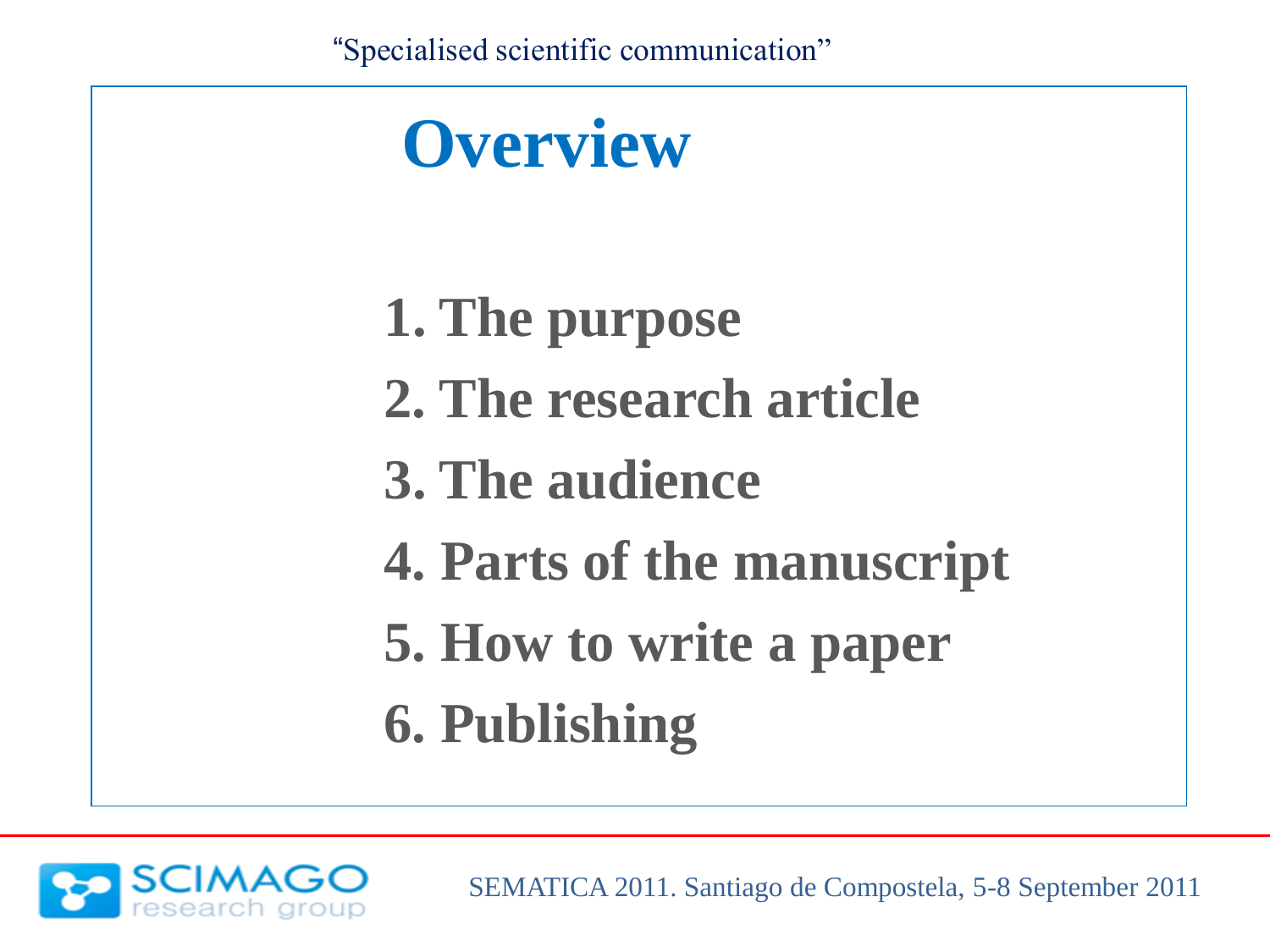## **1.The purpose**

• Communication of good ideas medium through which science progresses

Why do we write?

To communicate an **idea** to people

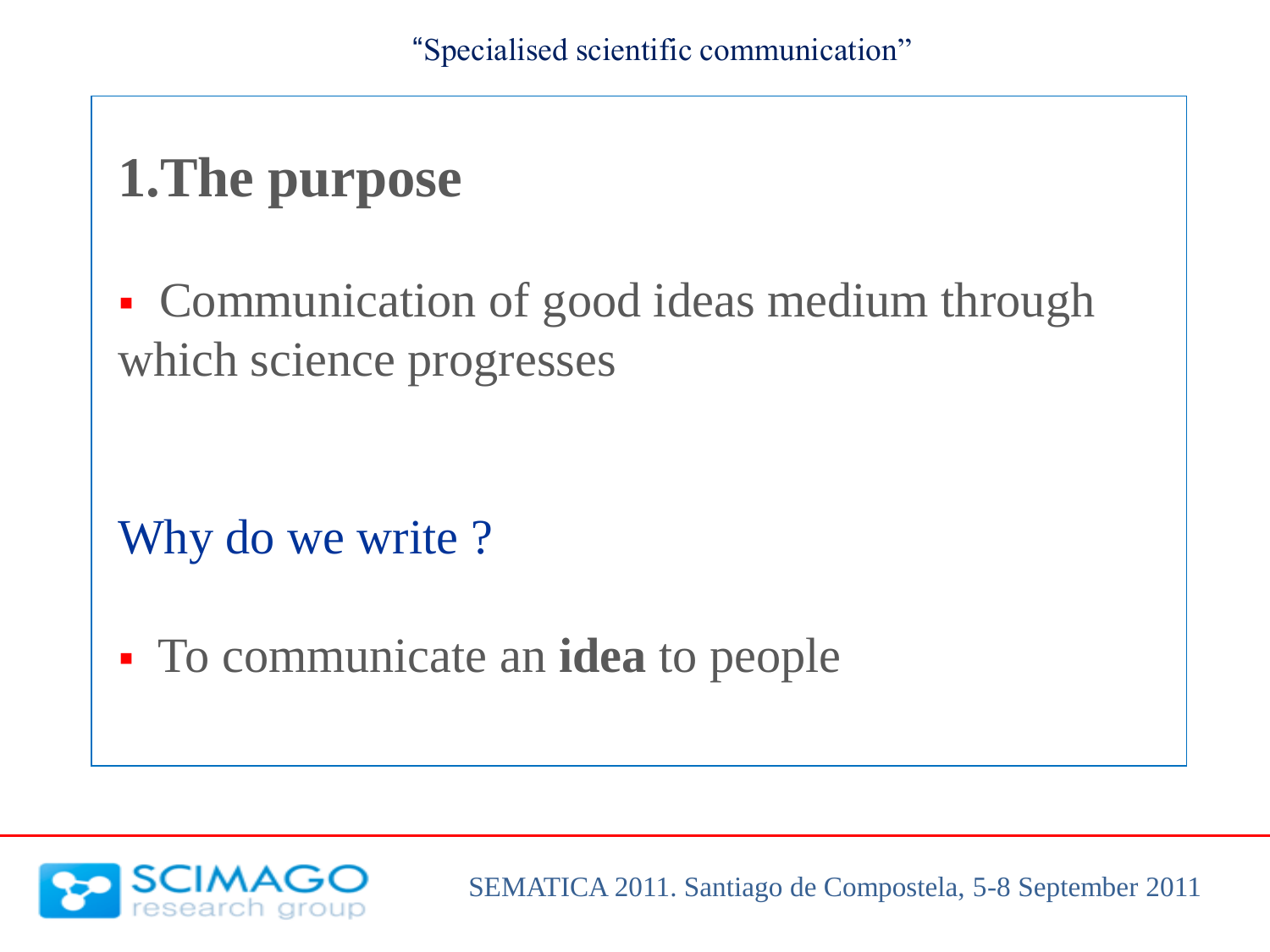#### An idea can be:

- a new way of looking at objects (a "model")
- a new way of manipulating objects (a "technique")
- or new facts concerning objects ("results")

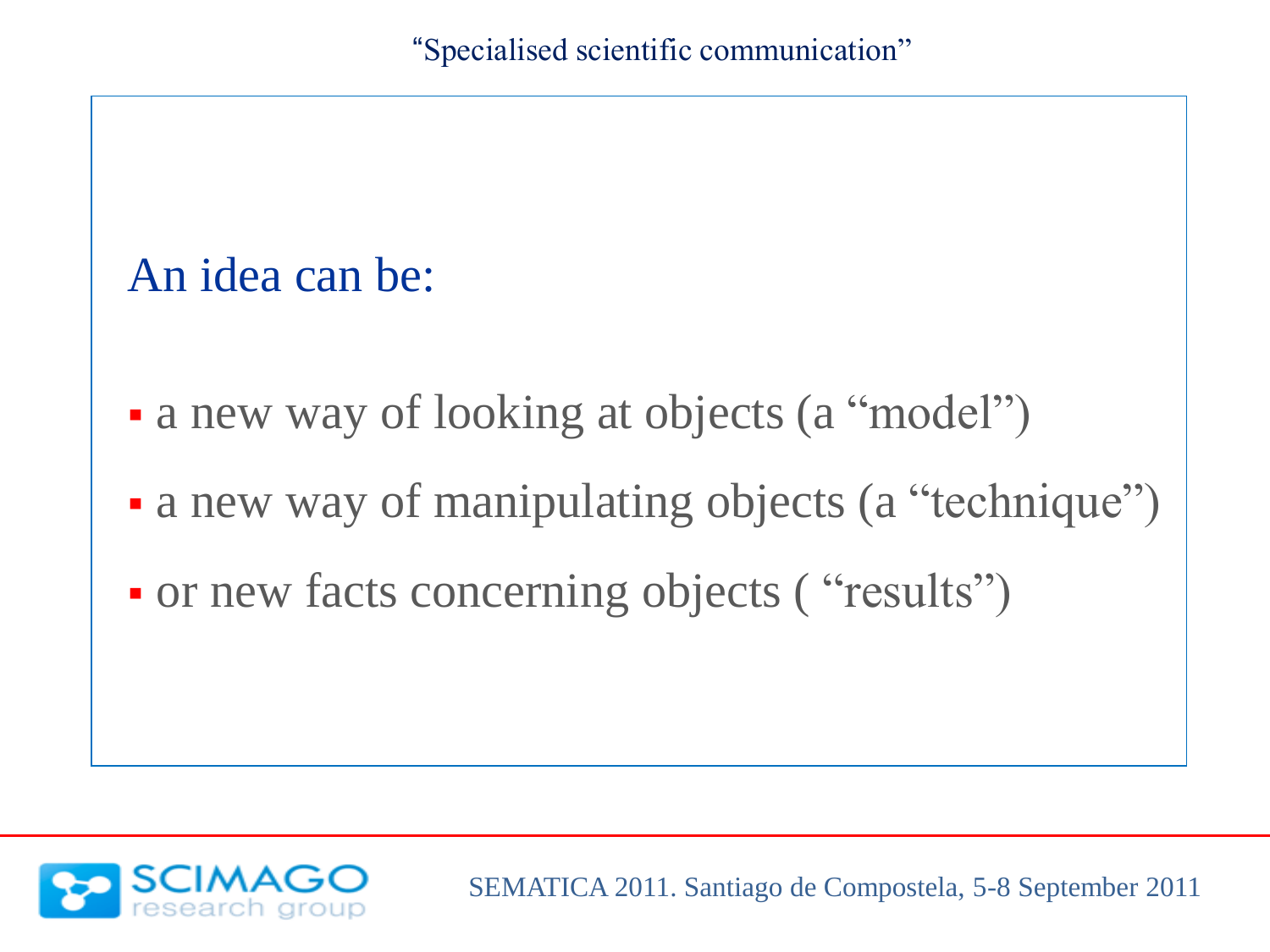

• Precision, clarity and economy

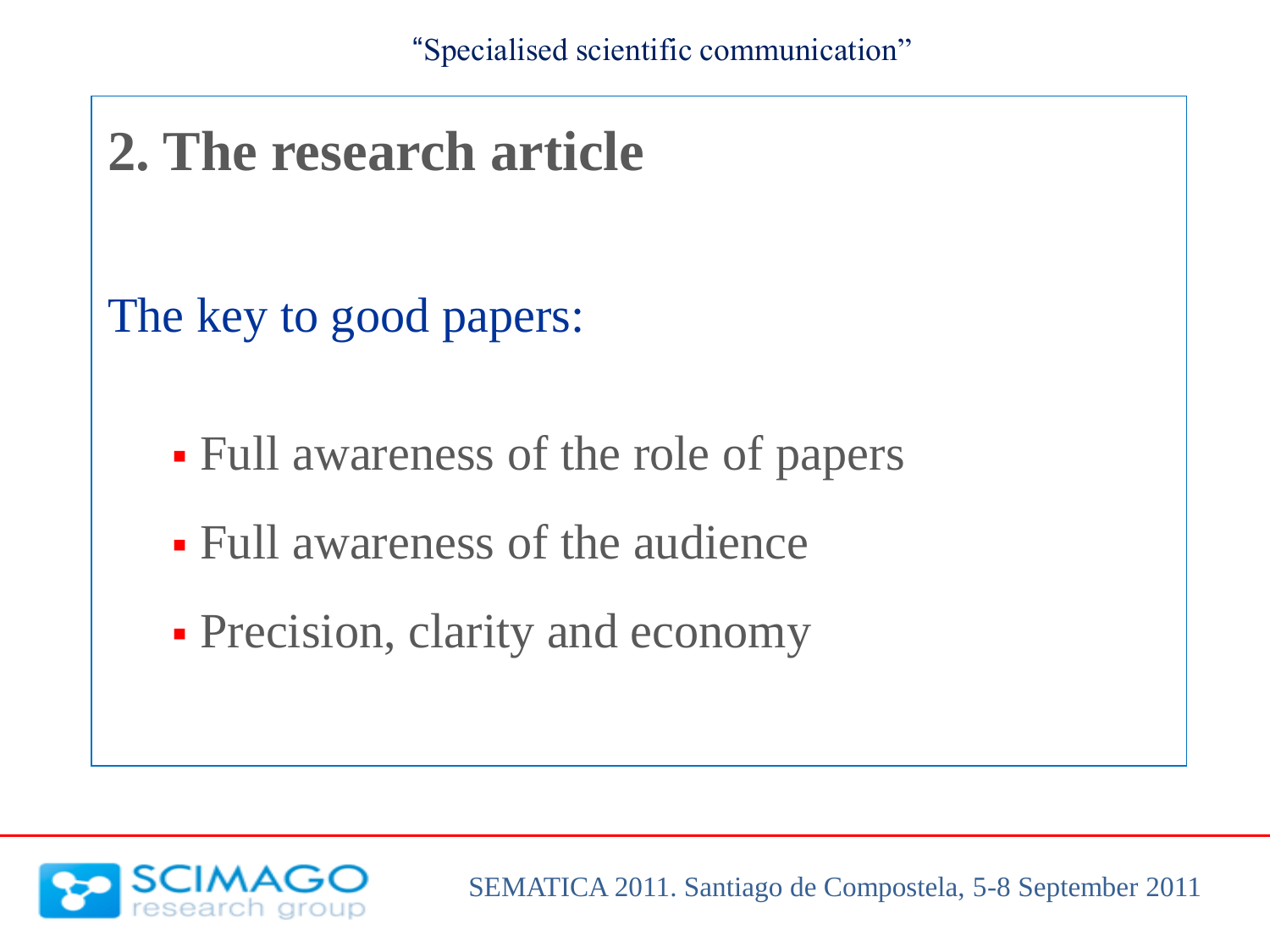Steps to good papers:

- **Identify the key ideas** 
	- can you describe the study in 1 or 2 minutes?
- **IDENTIFY the relevant community** 
	- experts working in the area
	- current and future researchers, graduate students
- **Present these ideas to the relevant community** Writing, style and level appropriate:
	- to the audience (conventions of a field)
	- to the journal (instructions for authors)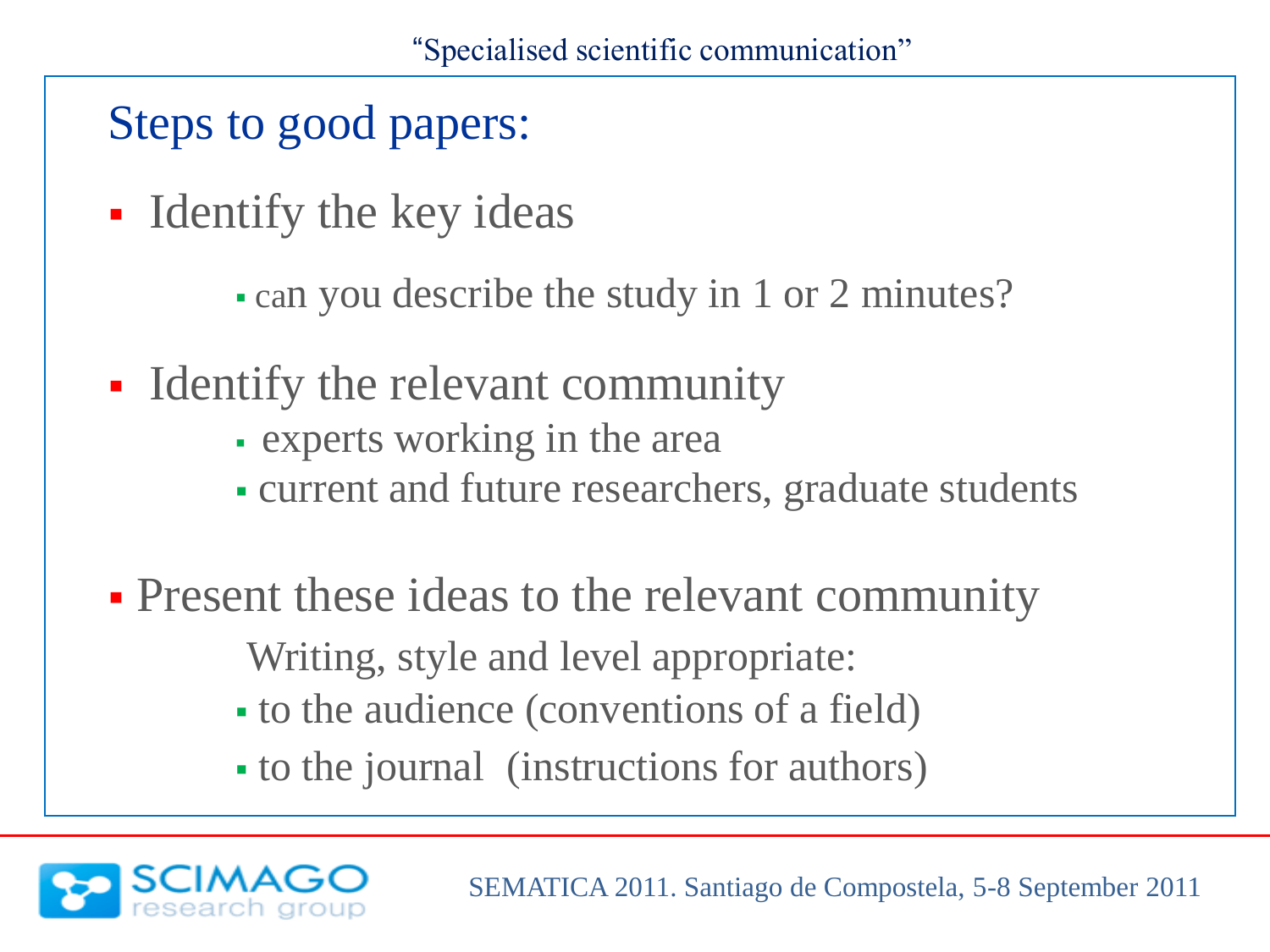### **3. The reader**

#### Readers' needs vs. writer's desires:

- The "Checklist" Phenomenon
- Obscure Generality
- Meaningful special case first
- Avoid Idiosyncrasies
- Lack of Hierarchy/Structure
- Discussion of possible criticism comes last

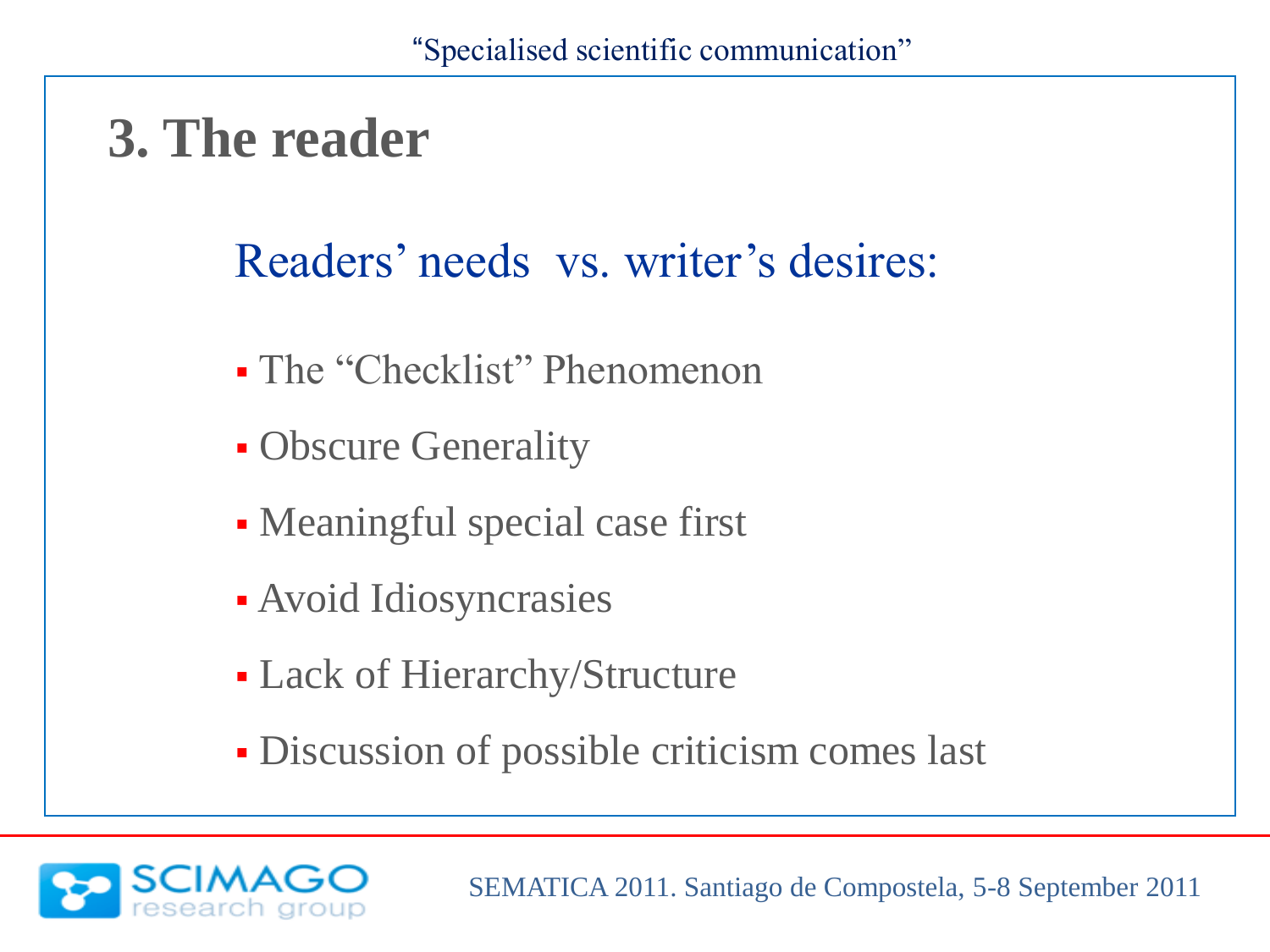#### How to serve the reader"s needs

 To present **clearly** the new ideas in each level of the writing process:

- Overall structure of the paper
- Single paragraphs
- Sentences
- Choice of phrases
- Terms
- Notation

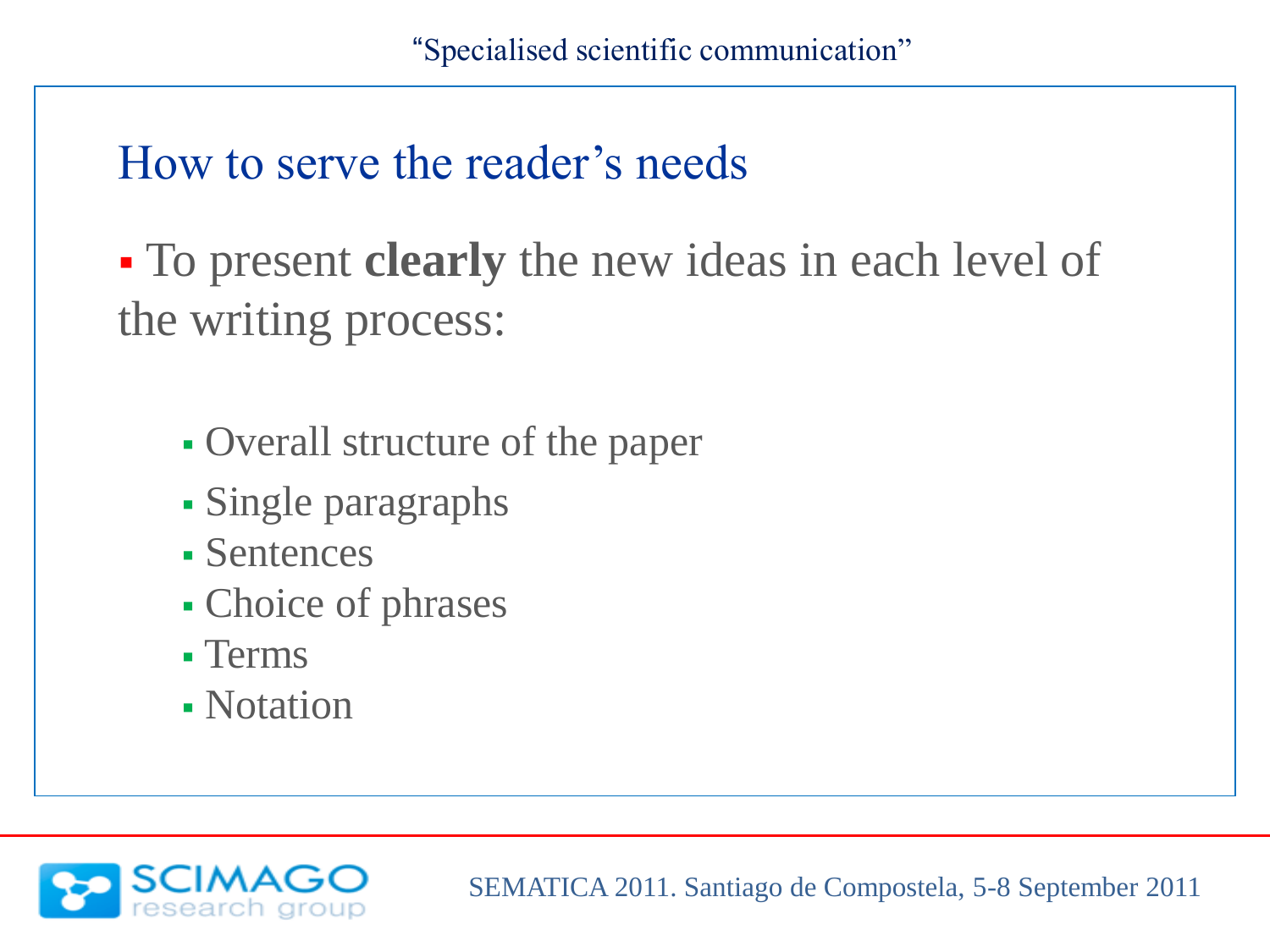Some concrete suggestions:

- Apply good principles to the concrete dilemmas
- Special attention to order and **organization**
- **Flexibility** on the application of judgment
- Not to follow a canonical example or structure

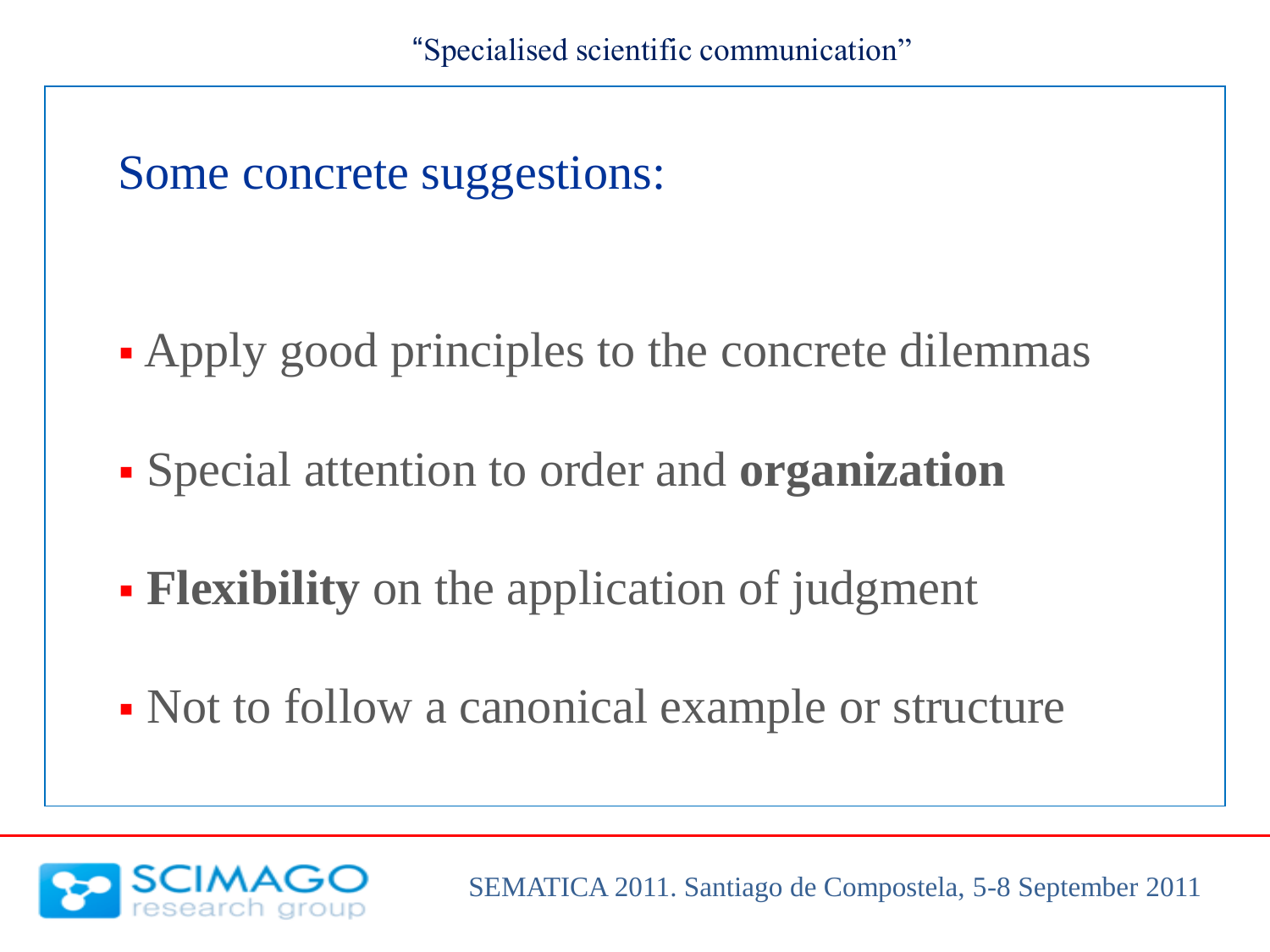### **4. Parts of a manuscript**

- a) title
- b) list of authors
- c) abstract
- d) introduction
- e) main part (methods, results, discussion)
- f ) acknowledgements (optional)
- g) references
- h) appendices (optional)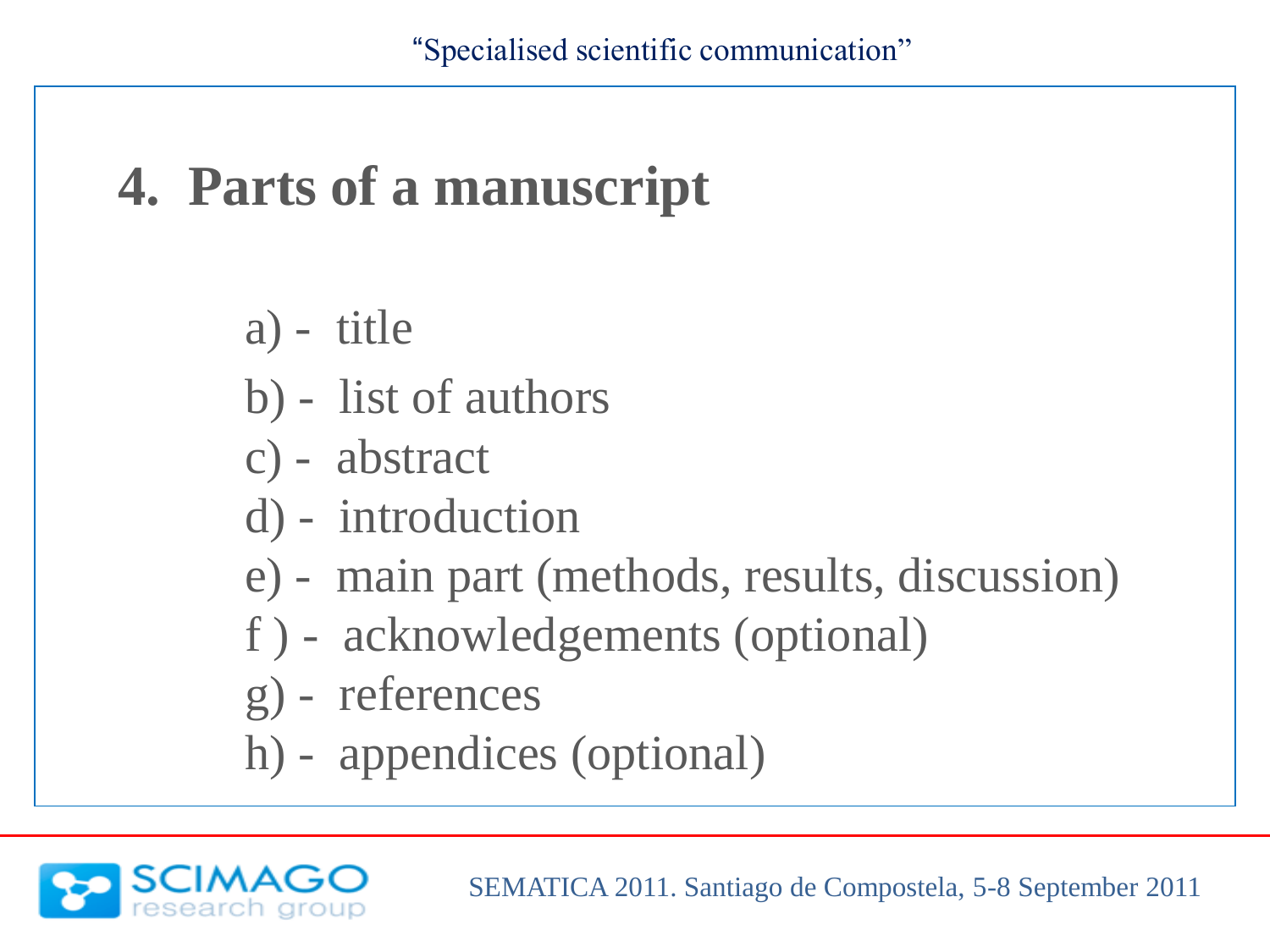Appendices *Extra Information*

#### **Section of Paper Experimental process**

Abstract *What did I do in a nutshell?* Introduction *What is the problem?* Methods *How did I solve the problem?* Results *What did I find out?* Discussion *What does it mean?* Acknowledgements *Who helped me out?* References *Whose work did I refer to?*

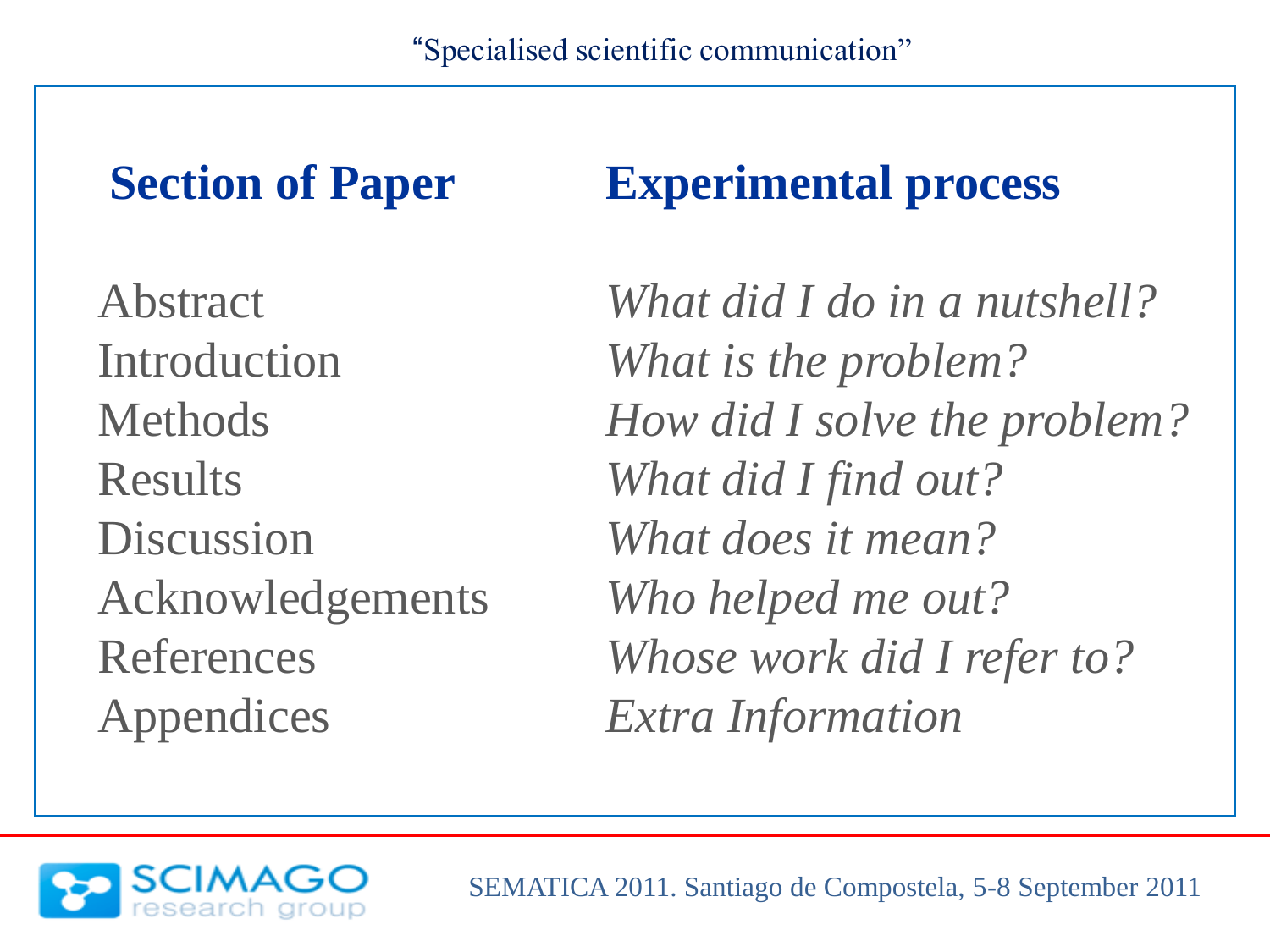# **Write in what order? Write:** Title Methods Results Introduction Discussion Abstract Acknowledgements References

#### **Present:**

Title

Abstract Introduction Methods Results Discussion Acknowledgements References

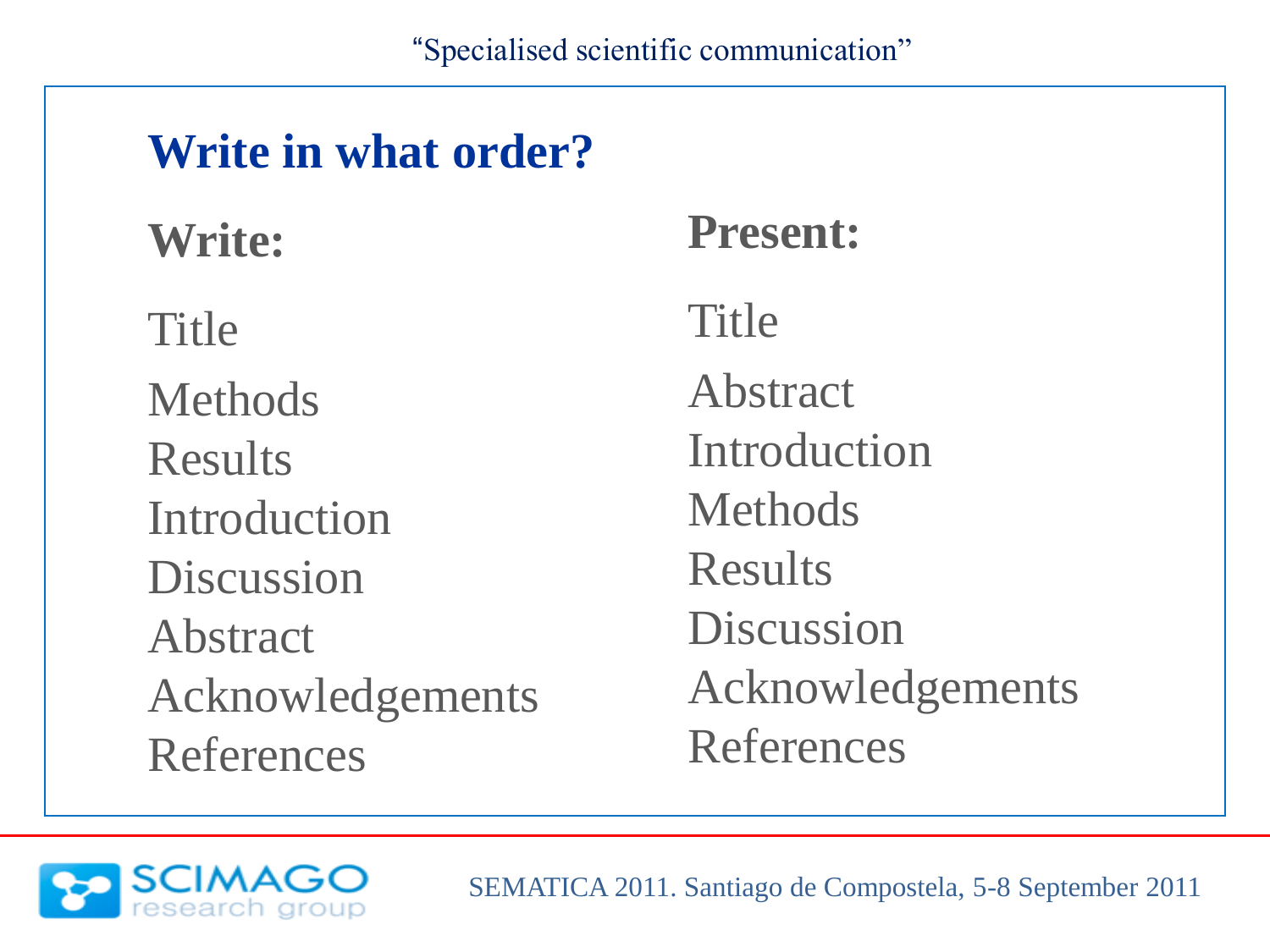#### **a) Title**

#### **Will determine whether paper gets read**

- Use descriptive words for content (electronic searches)
- As informative as possible
- If possible, give the key result of the study
- Not too cumbersome or too long (see journal rules)
- Avoid abbreviations
- Will probably be written earlier, but is often modified

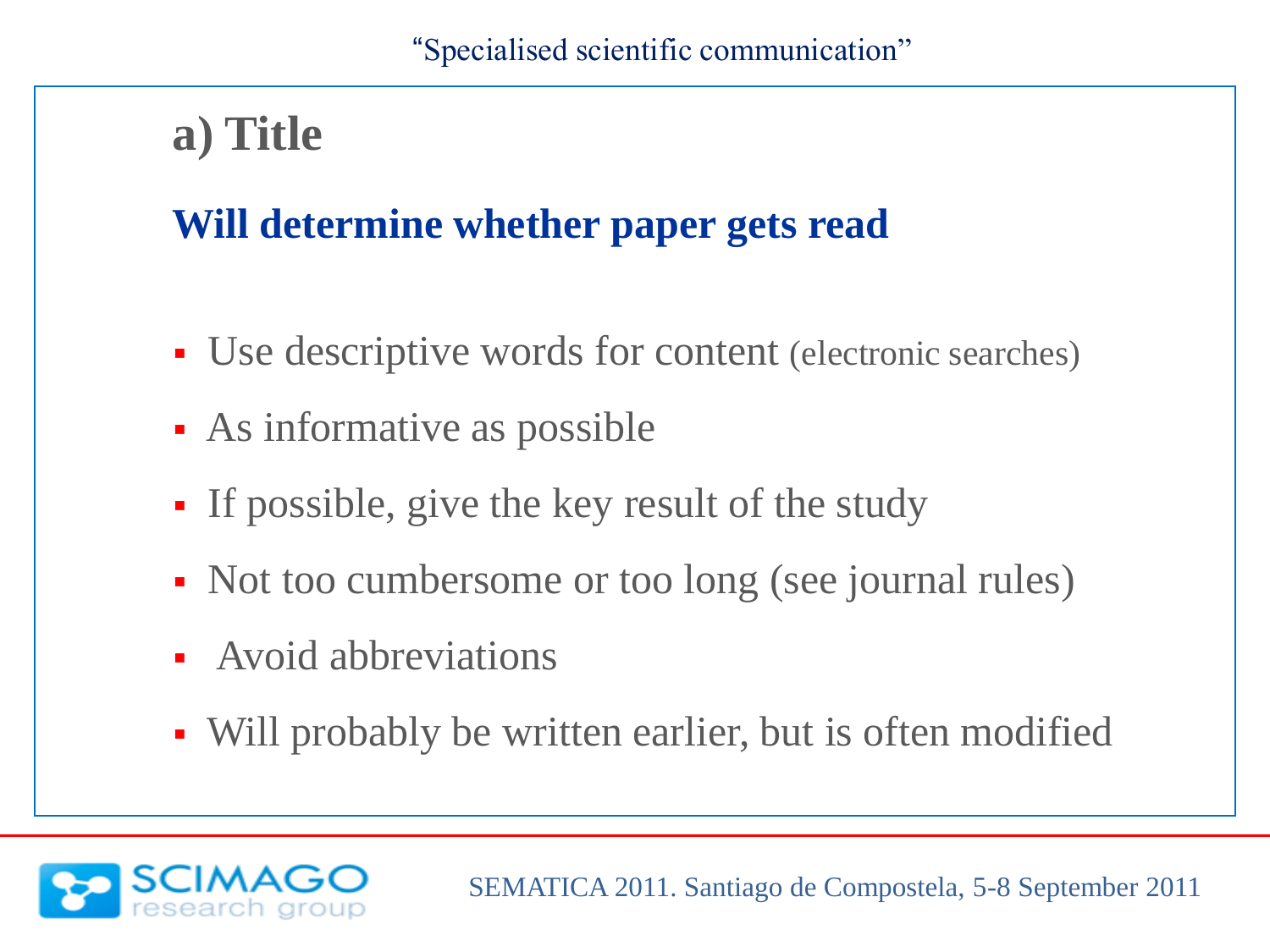#### **b) List of authors and affiliations**

- Alphabetical order
- Contributions to the work
- **Researchers rank**

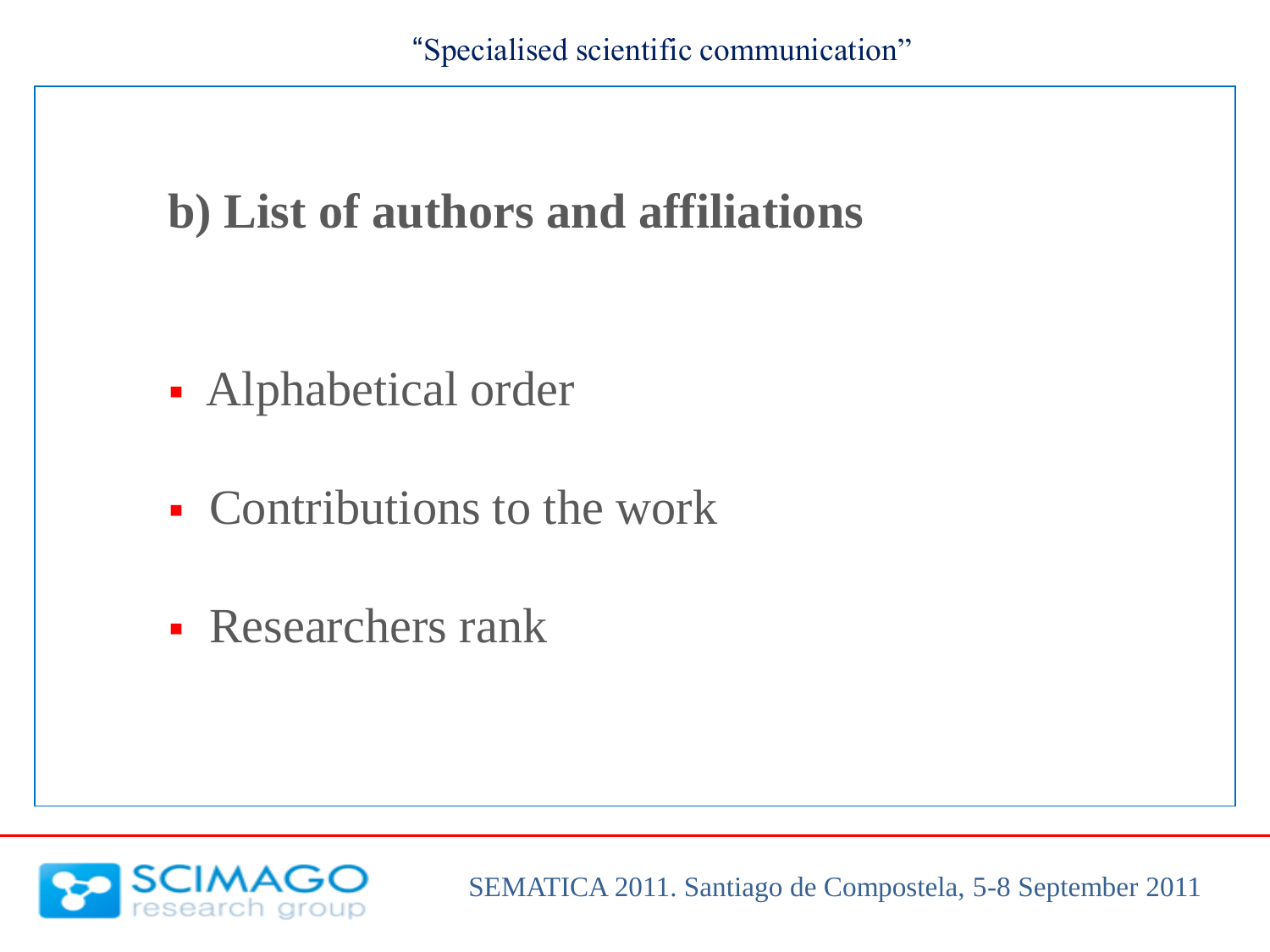#### **c) Abstract (I)**

- Last section written
- Critical part of paper
- As informative as possible
- Not too cumbersome or too long not exceed 200 words
- Concise summary of the entire paper

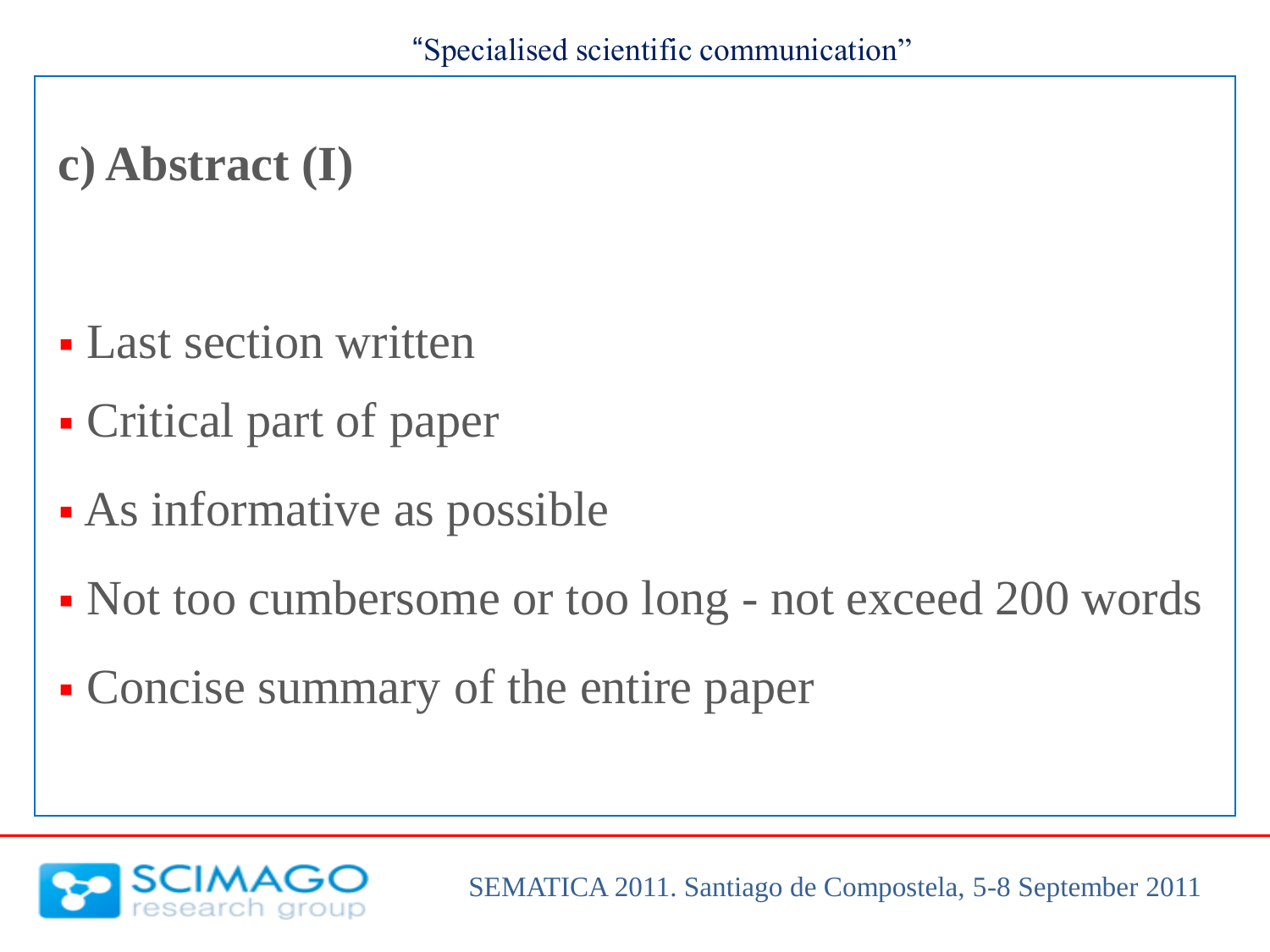#### **c) Abstract (II)**

- State main **objective**
- Brief description of the **methods**
- Summarize most important **results**
- State major conclusions and **significance**
- Should be **self-contained**

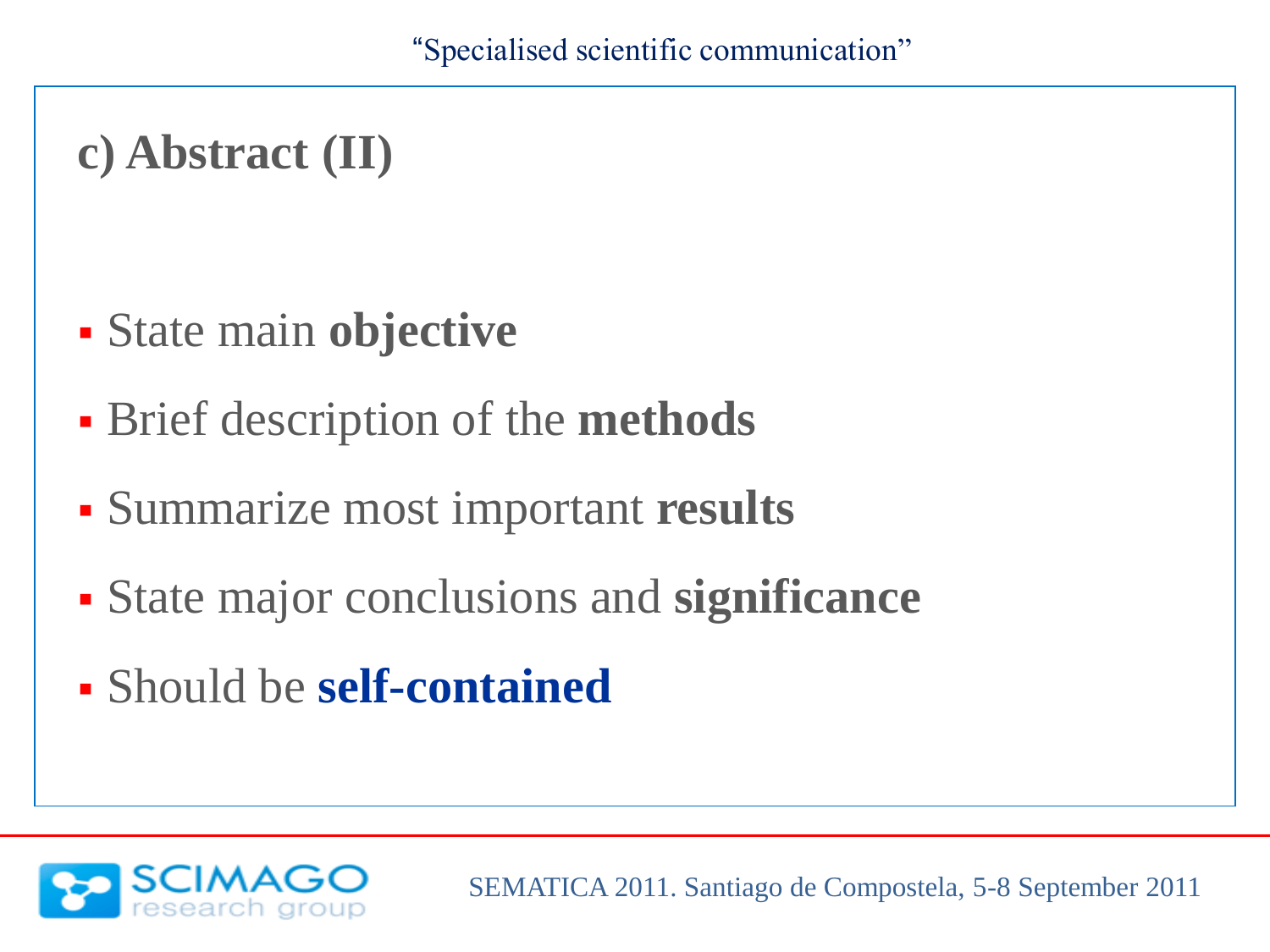#### **c) Abstract (III)**

- Need not motivate the model
- Need not list and/or recall the contents of prior work
- Need not provide an accurate description of the results
- Shoud not contain references
- Shoud not contain any sort of illustration
- Avoid acronyms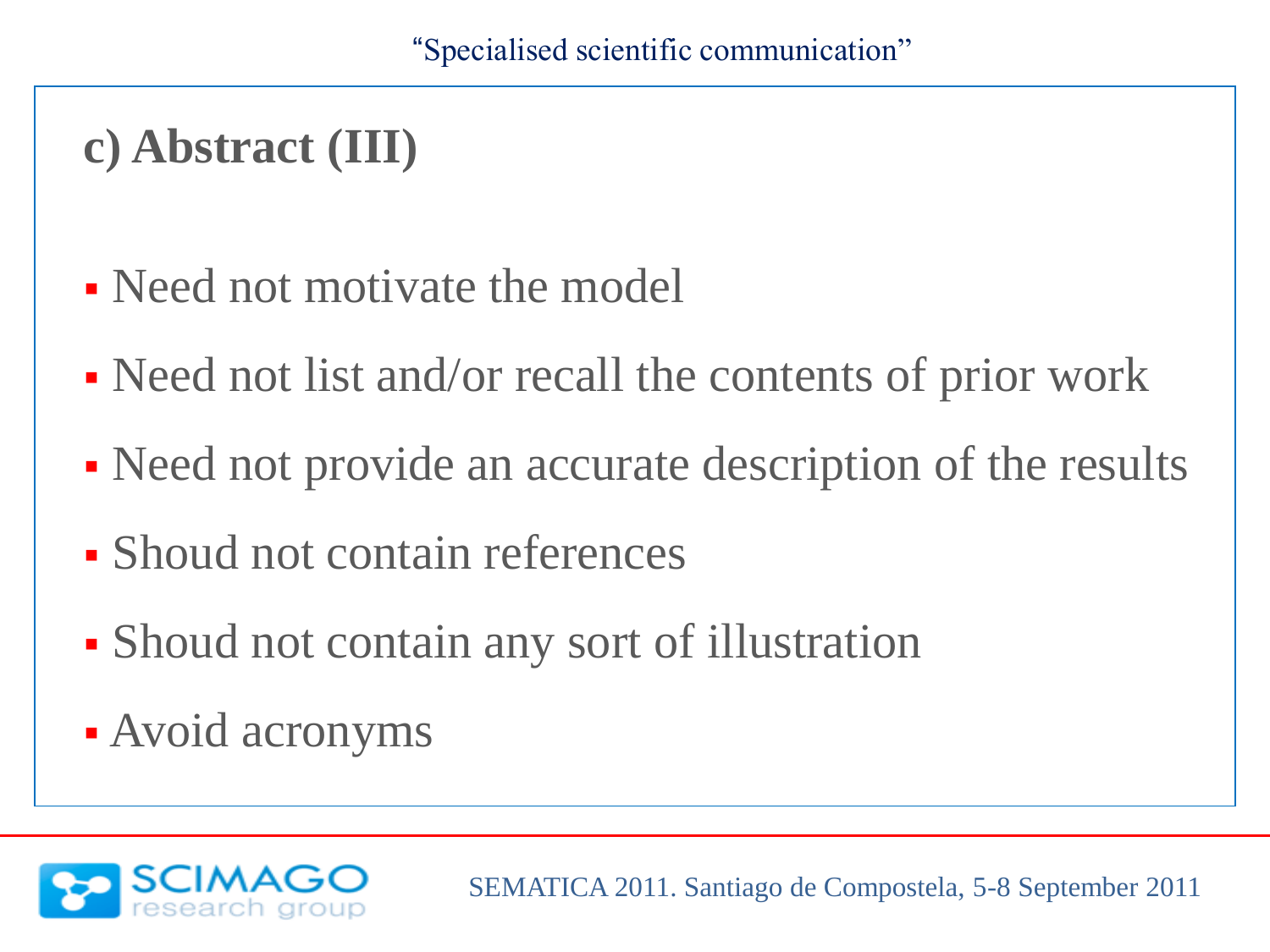#### **Bear in mind:**

helps readers decide whether they want to read the paper useful to someone who may want to reference your work the abstract is all that may be available to some readers

**This format allows the paper to be read at several different levels**

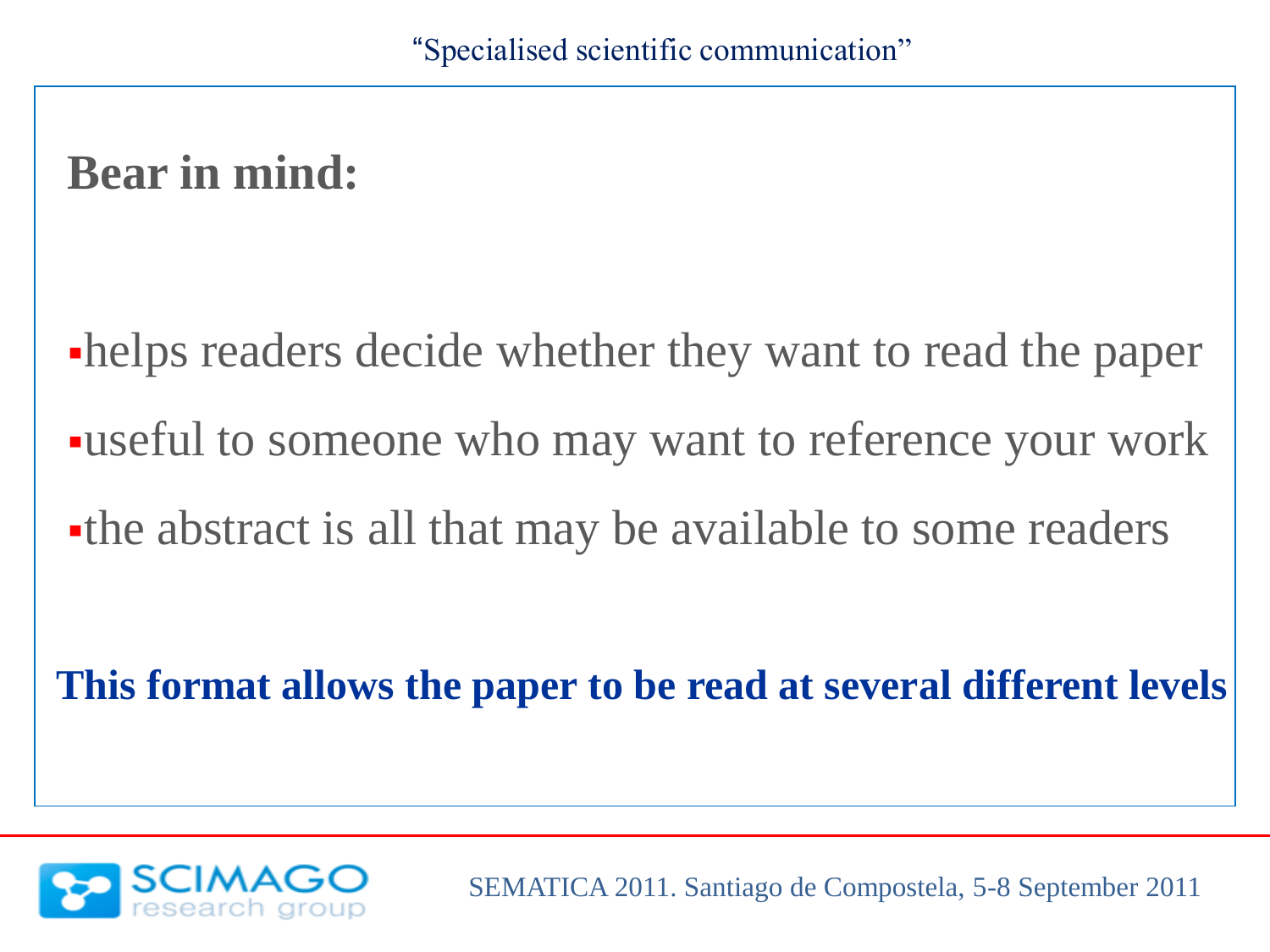#### **Strategie:**

To begin composing your Abstract, take whole sentences or key phrases from each section and put them in a sequence which summarizes the paper

#### **Write and rewrite until flawless**

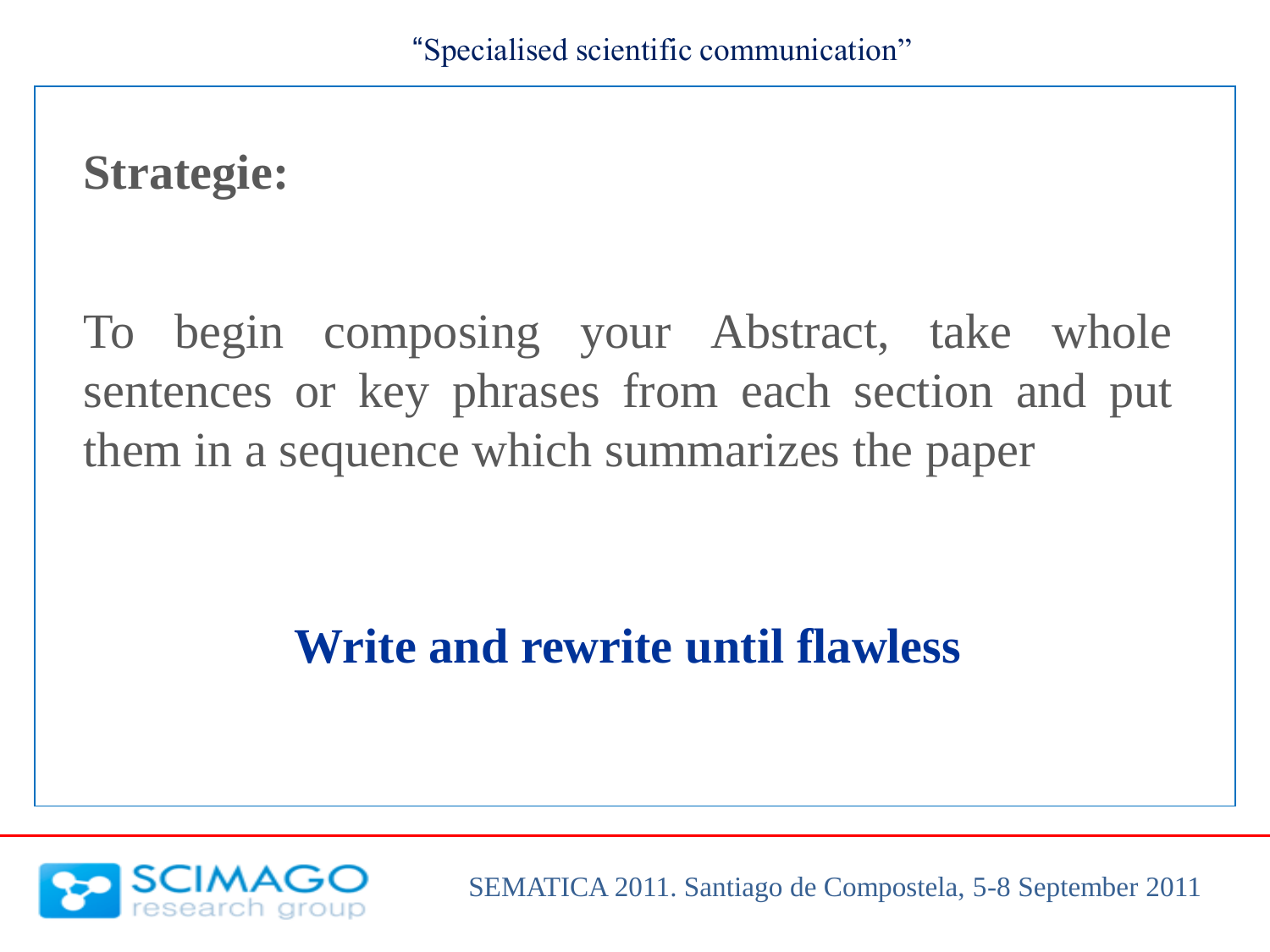### **d) Introduction (I)**

- Purpose hypothesis, question or problem
- Clear description of the work
- Rationale good motivation not from scratch
- Comparison to prior works review of the published literature
- Clear description of the contents
- Clear statement of the main results
- High-level description of the techniques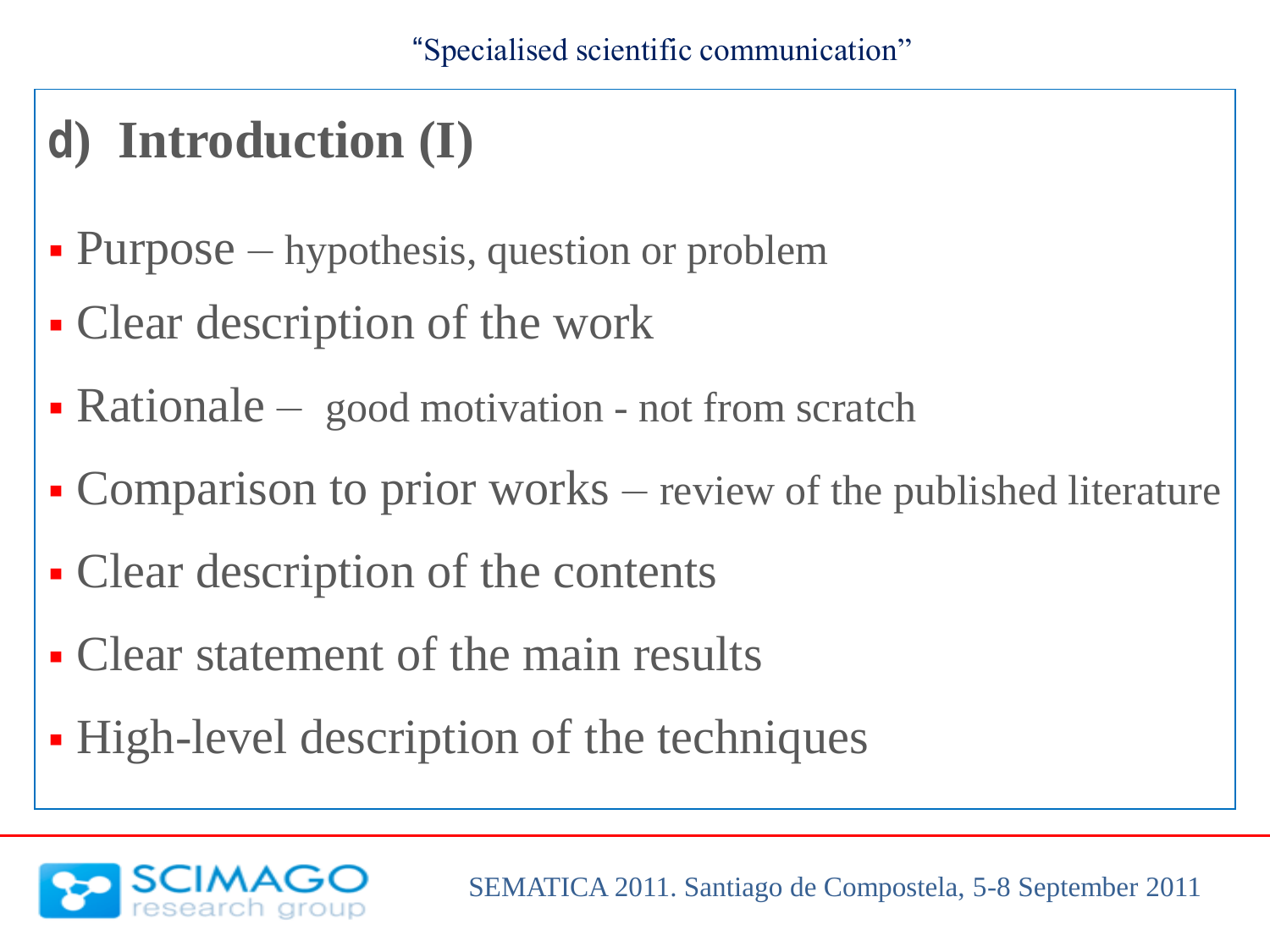#### **d) Introduction (II)**

- Highlight important new ideas
- Important conclusions may also be stated
- Inverted triangle structure

**The introduction must answer the question**:

- *What was I studying*?
- *Why was it an important question?*
- *What did we know about it before I did this study?*
- *How will this study advance our knowledge?*

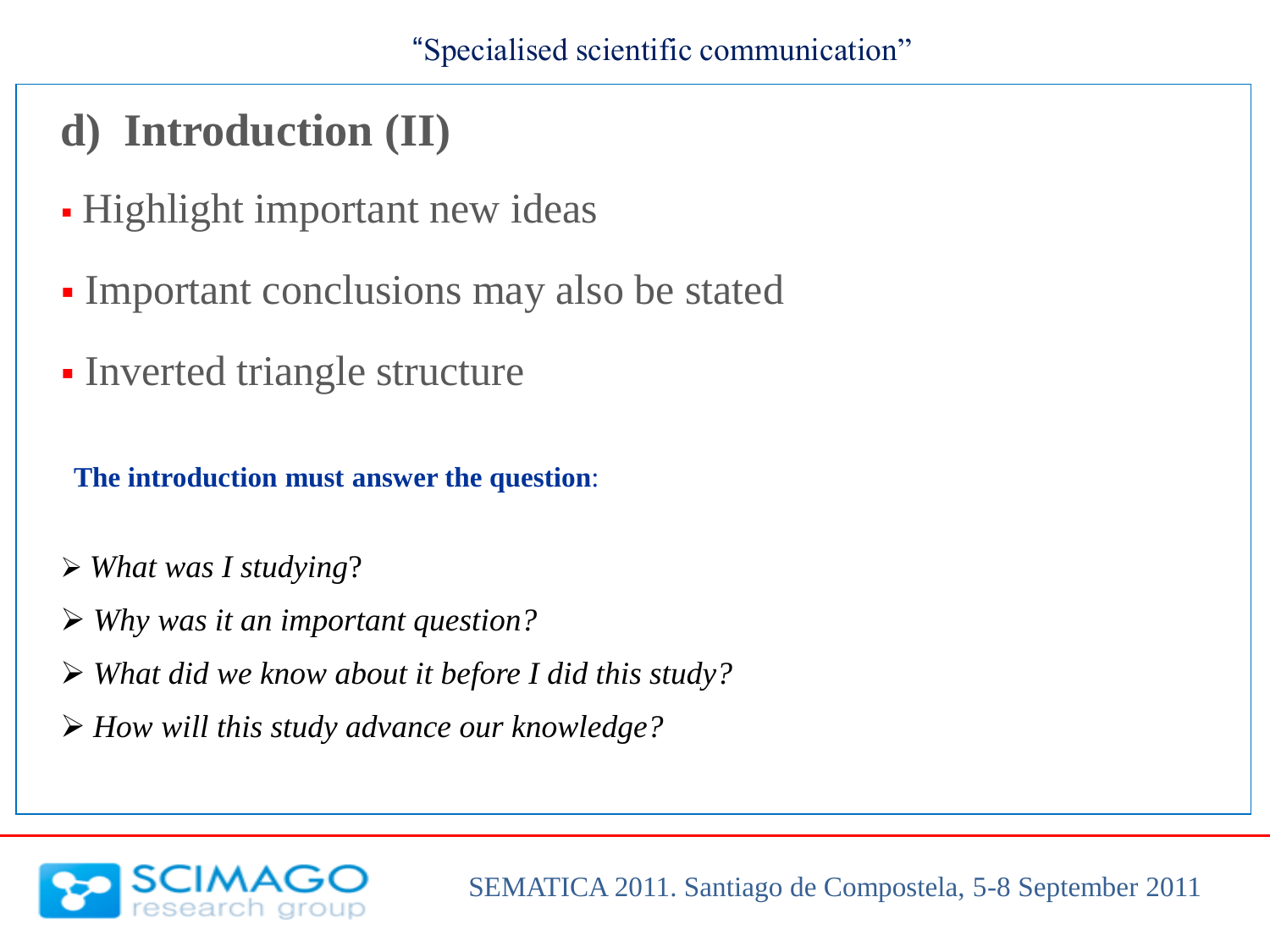- **e) Main part**
- Materials and methods
- To provide insightful discussions of the definitional choices
- Best to begin writing when experiments still in progress
- Should be detailed enough so results can be repeated by others
- Reference published methods where appropriate
- Use descriptive subheadings
- Methods section is not a step-by-step, directive protocol
- Statistical software used

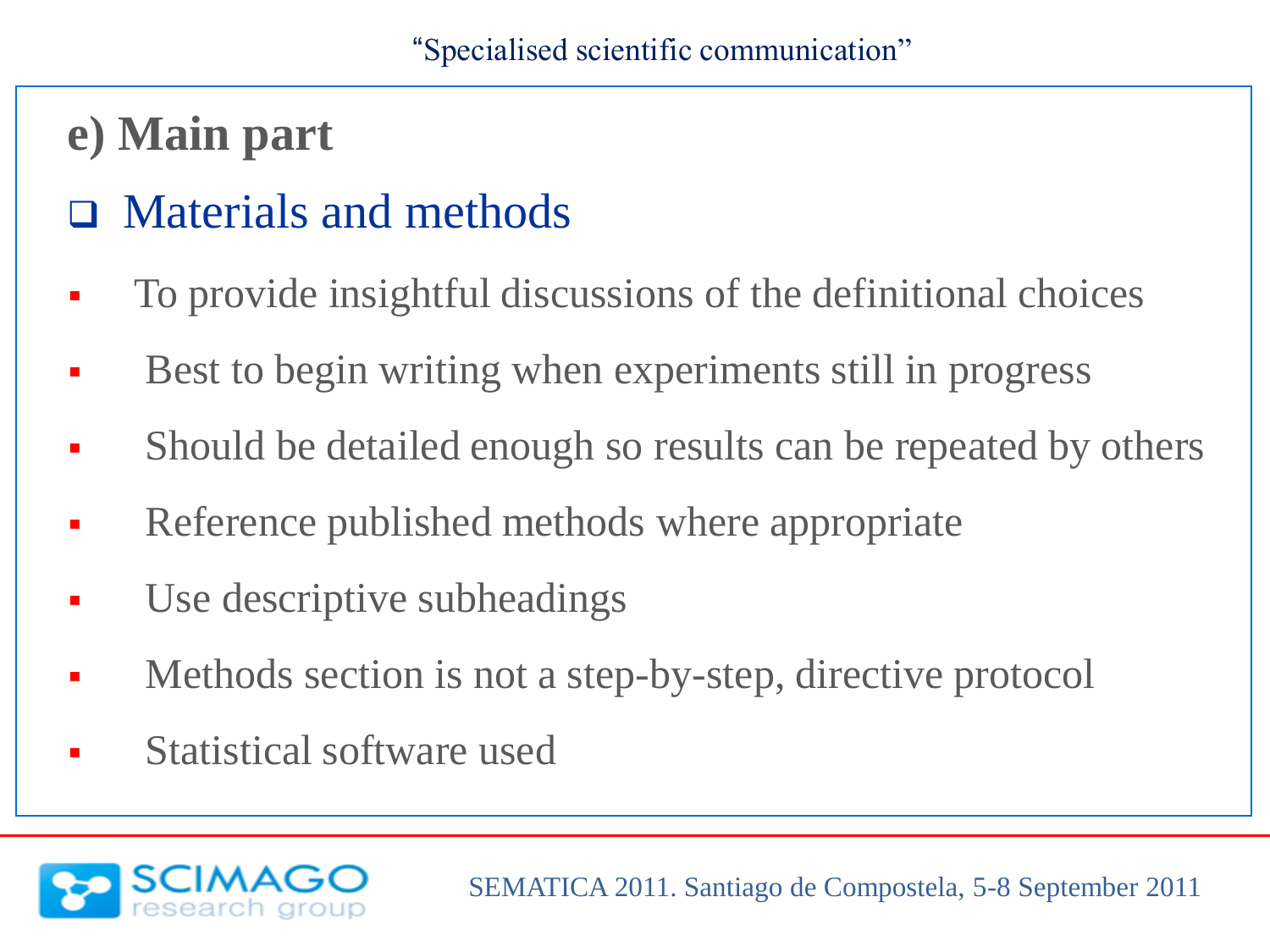#### $\Box$  Results (I)

- Has both text and illustrative materials (tables and figures)
- Each Table and Figure must be referenced in the text
- Numbering technical elements
- Tables and figures must be straight forward and concise
- **Present main findings referring to tables/figures**

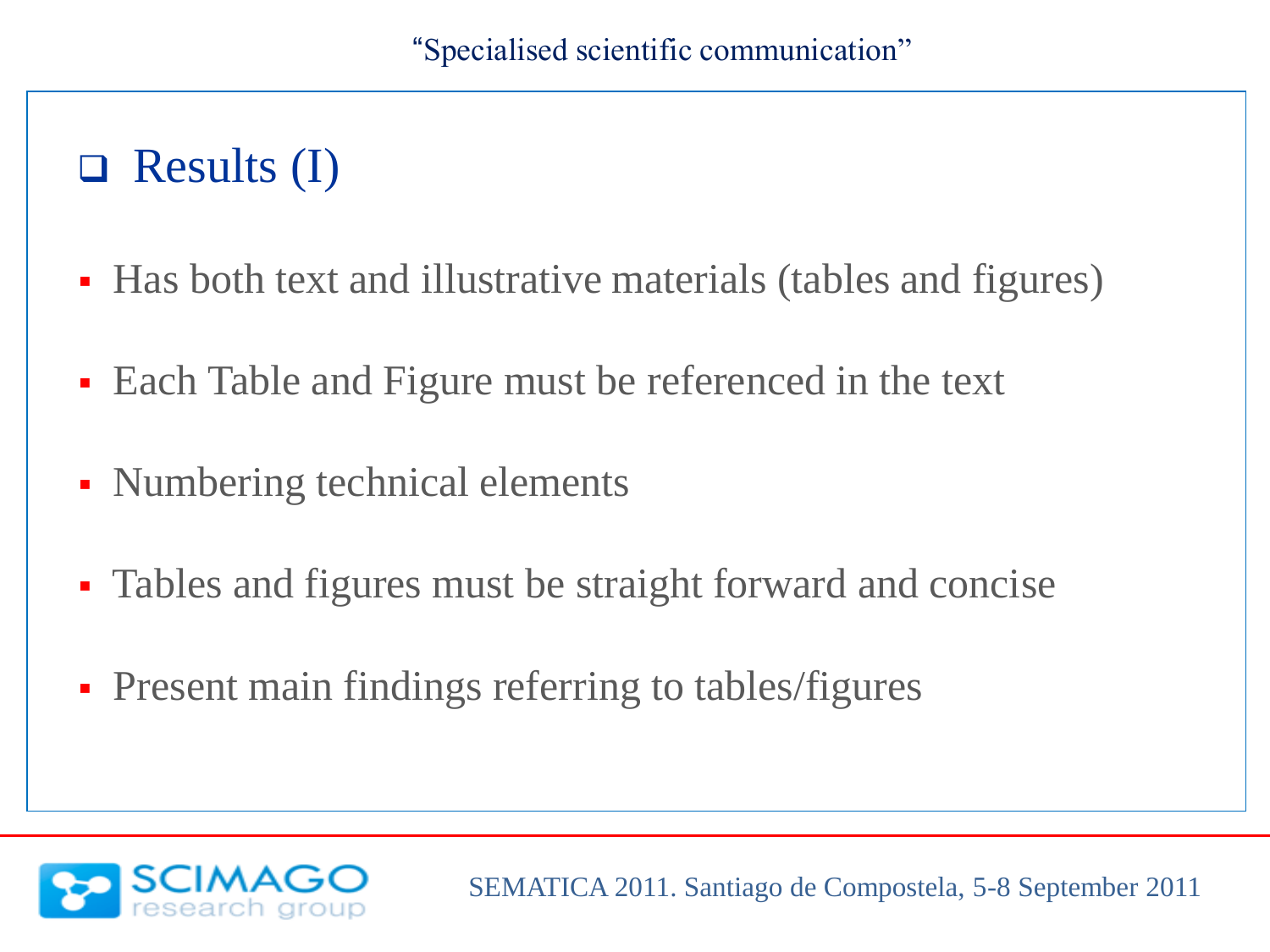#### $\Box$  Results (II)

- Do not speculate or over discuss results
- **Highlights the answers to the questions/hypotheses**
- Important negative results should be reported too
- Do not interpret data here
- A statistical analysis is not the scientific result but a methodological tool

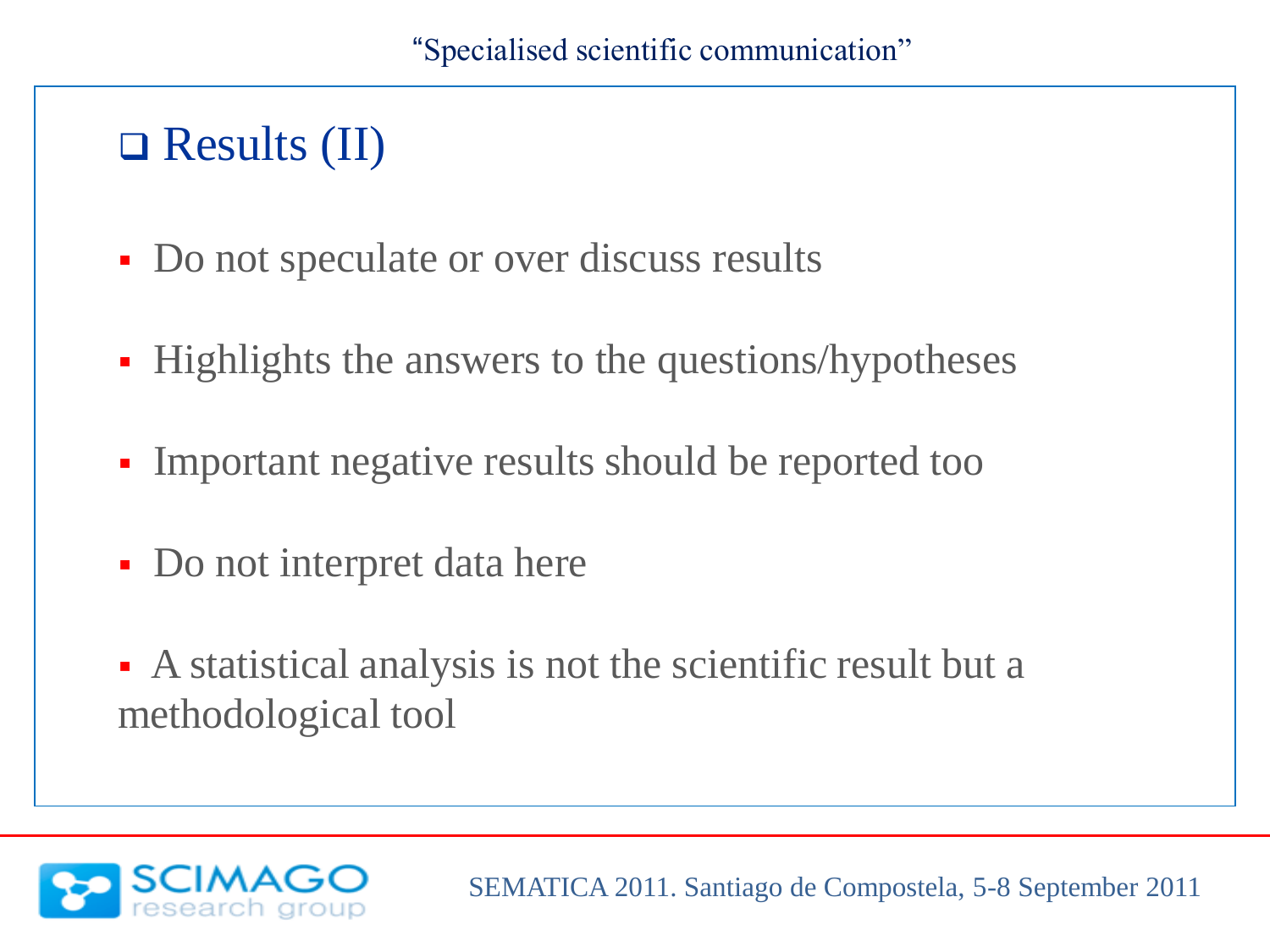#### **Discussion**

- **First answer question posed in introduction**
- Do not introduce new results in the Discussion
- High-level material that better fits after the main part
- Explain what is new without exaggerating
- Discuss weaknesses and discrepancies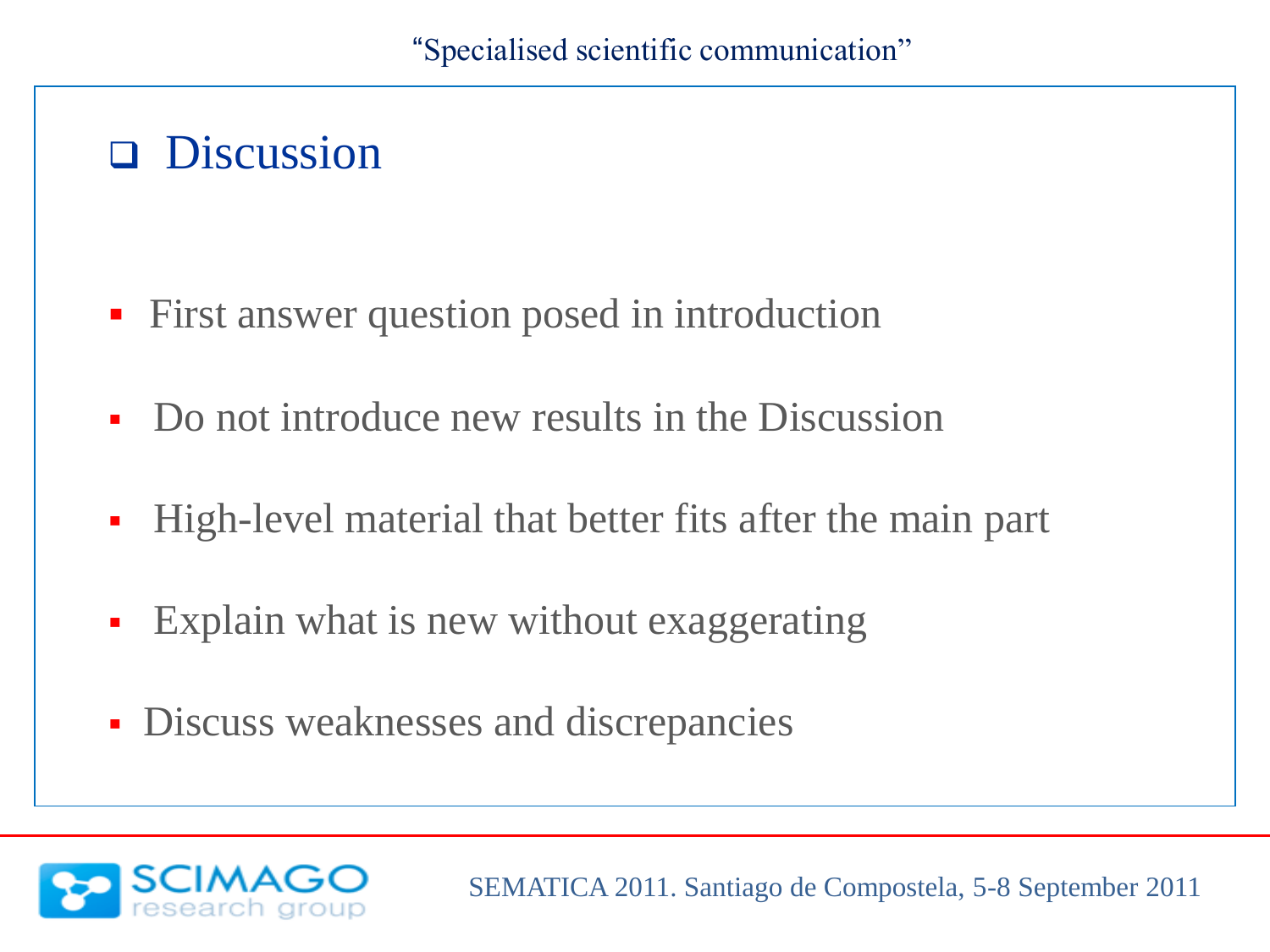#### **Q** Conclusion

- Do not repeat results
- Relate your conclusion to existing knowledge
- Conclusion/summary, perspectives, implications
- Suggestions for further work

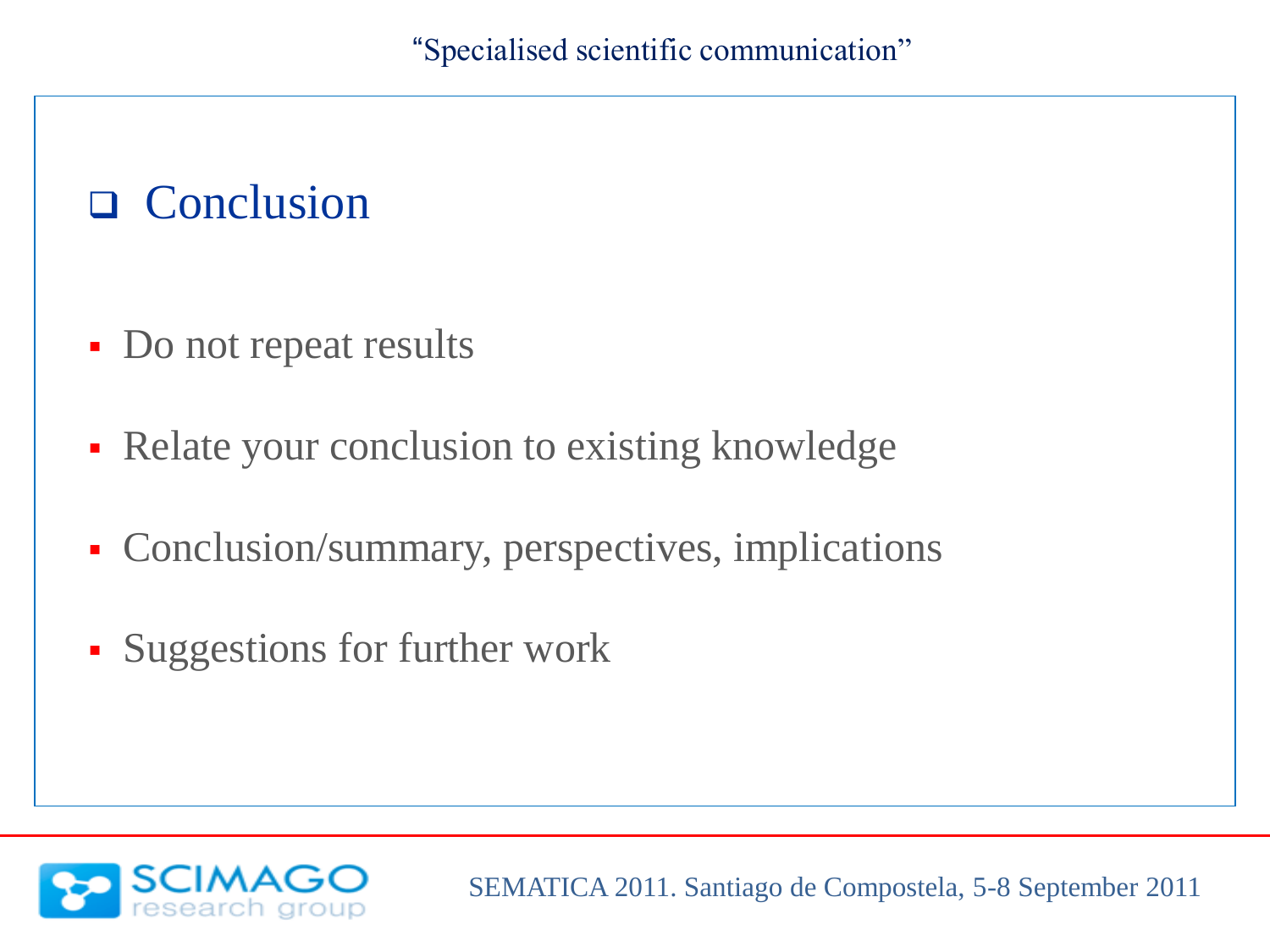#### **f) Acknowledgments**

- Each person with whom the author had a relevant discussion
- Authors usually acknowledge outside reviewers
- Are always brief and never flowery
- Placed between the Discussion and the References

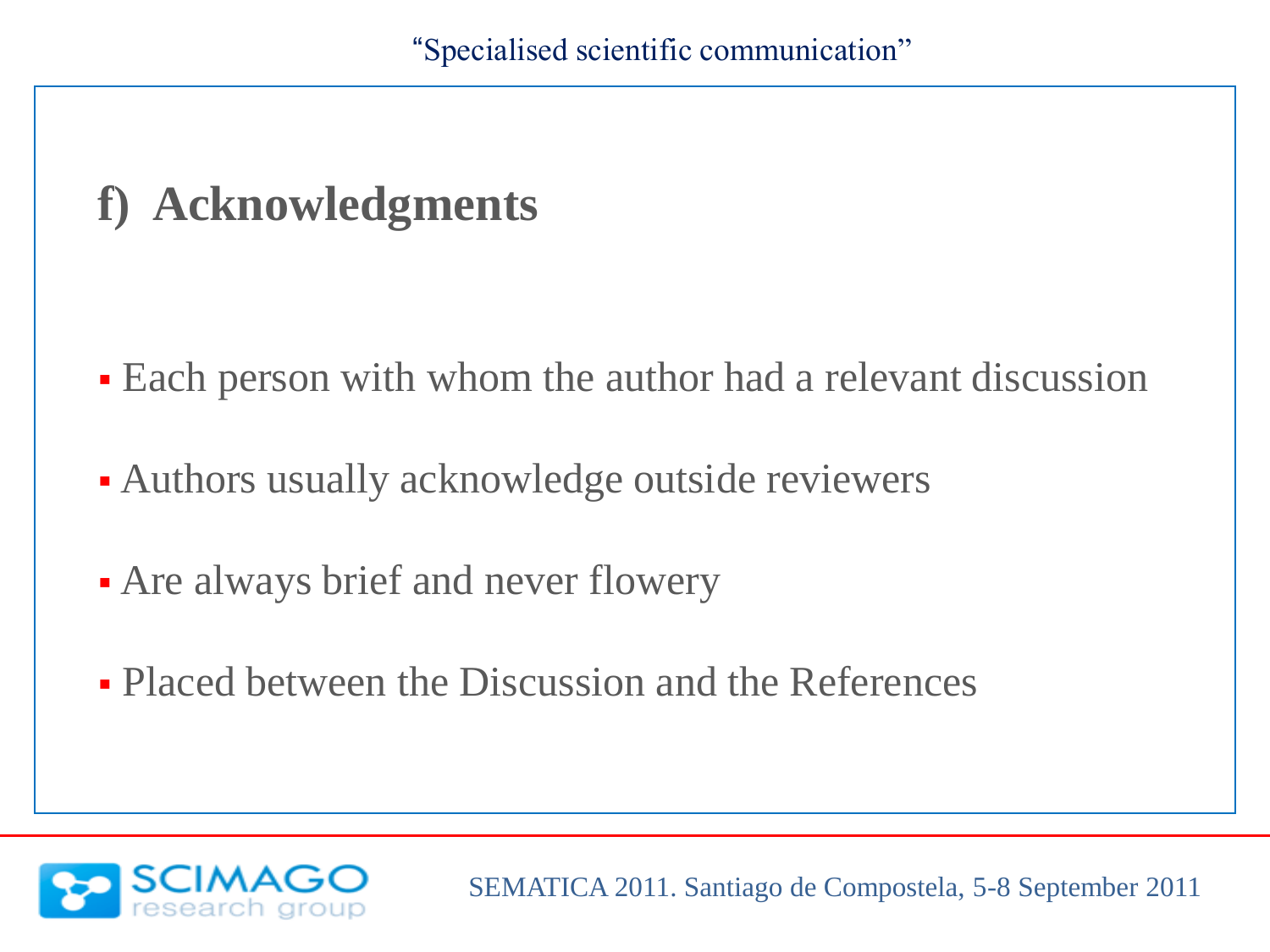#### **g) References**

• Do not label this section "Bibliography"

• Alphabetical listing by first author's last name of the references cited in the body of the paper

- Relevant and recent
- Be highly selective
- Use correct style for journal

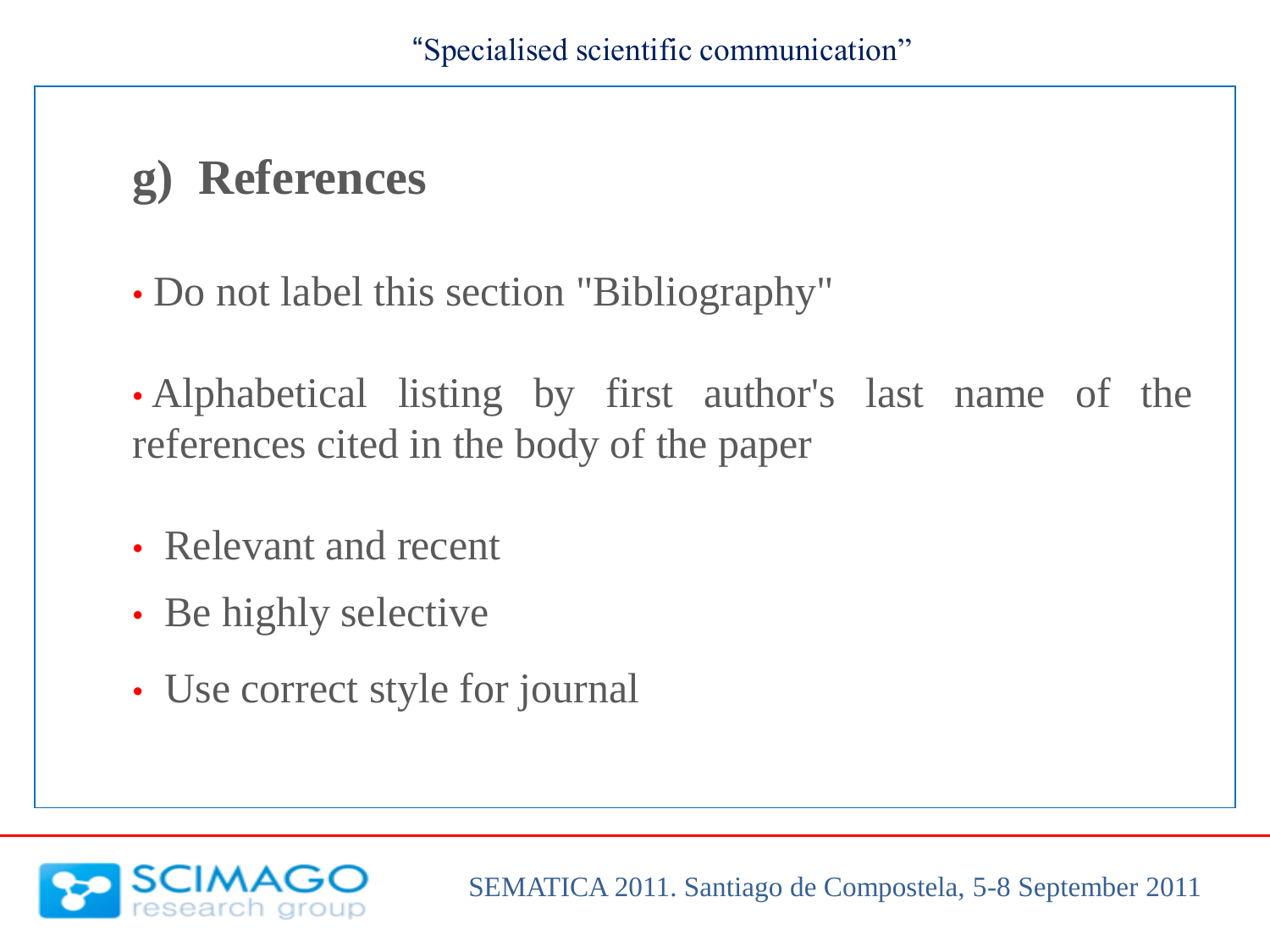#### **h) Appendices**

- **Optional**
- Contains information that is non-essential
- Each Appendix should be identified by a Roman numeral in sequence
- Material: specialized computer programs, full names of abbreviations

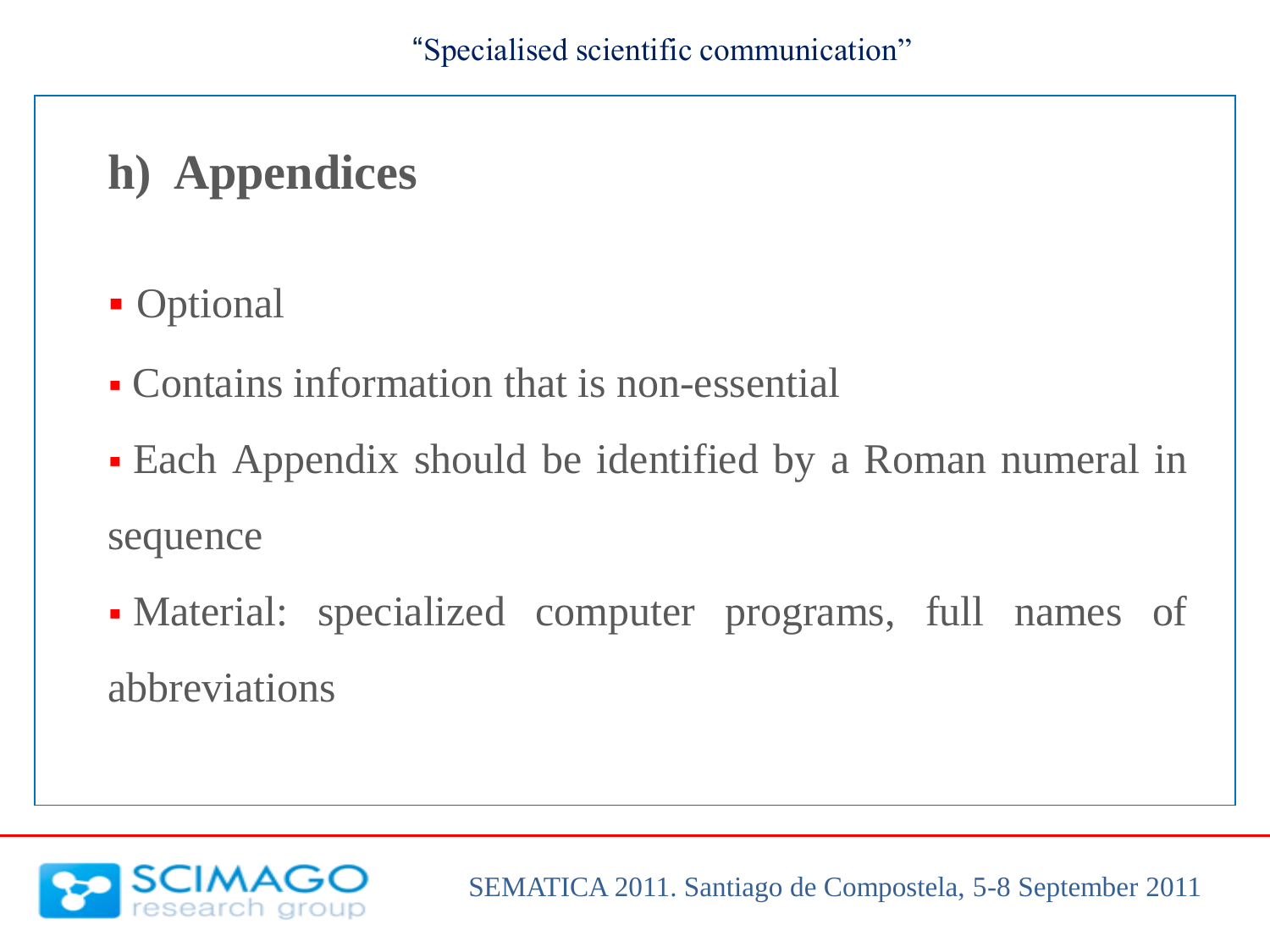#### **5. How to write a paper**

- Use stylebooks
- manuals of accepted rules
- how to create a draft
- focused on rewriting
- Avoid writing mistakes

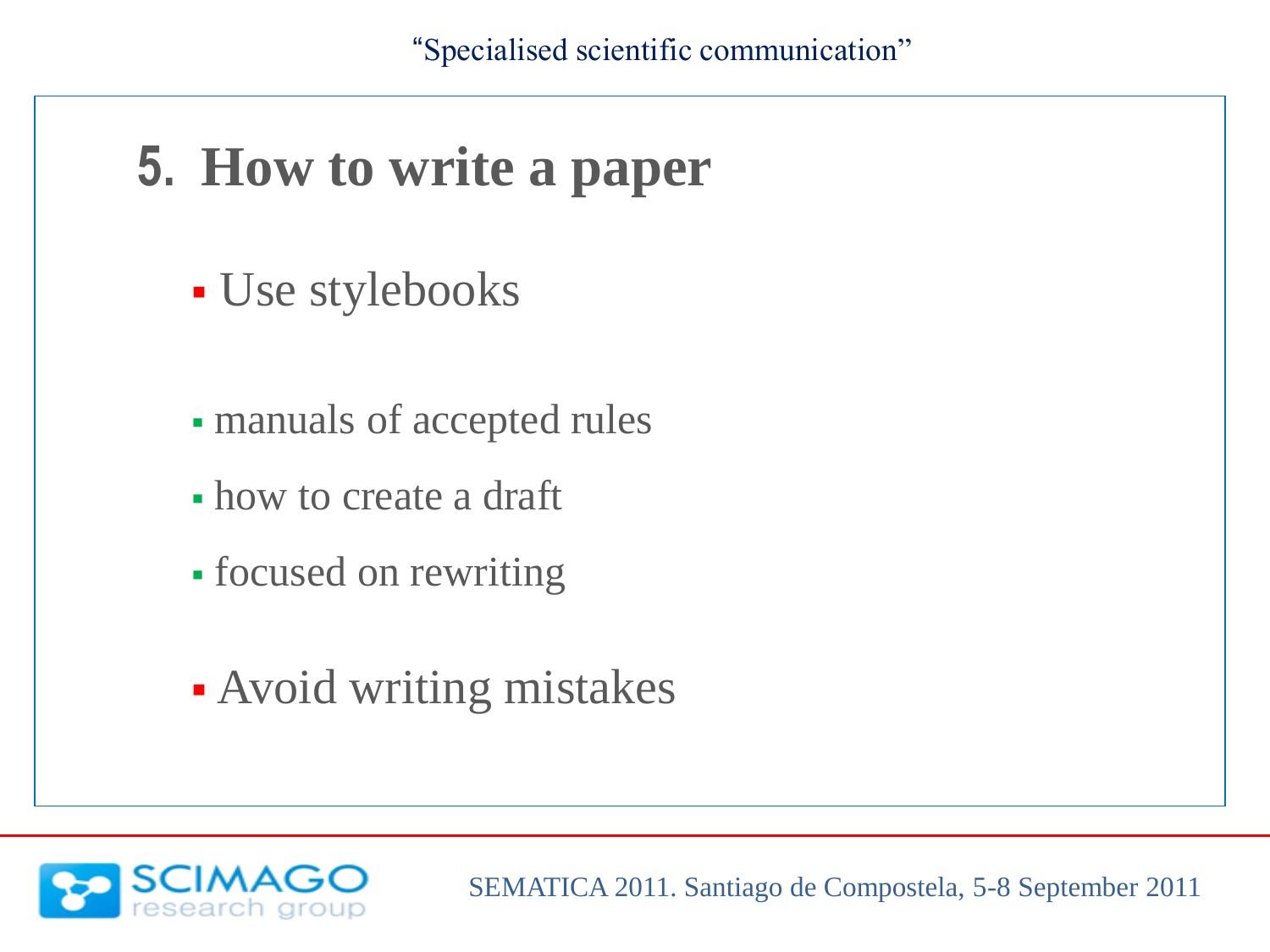#### **Common writing mistakes**

- Cumbersome notations and terms
- Sentences with complex logical structure
- A labyrinth of implicit pointers: "it" and "this"
- Mixture of mathematical symbols and text
- Abuse of words where fewer will do
- •Abuse of 'the'

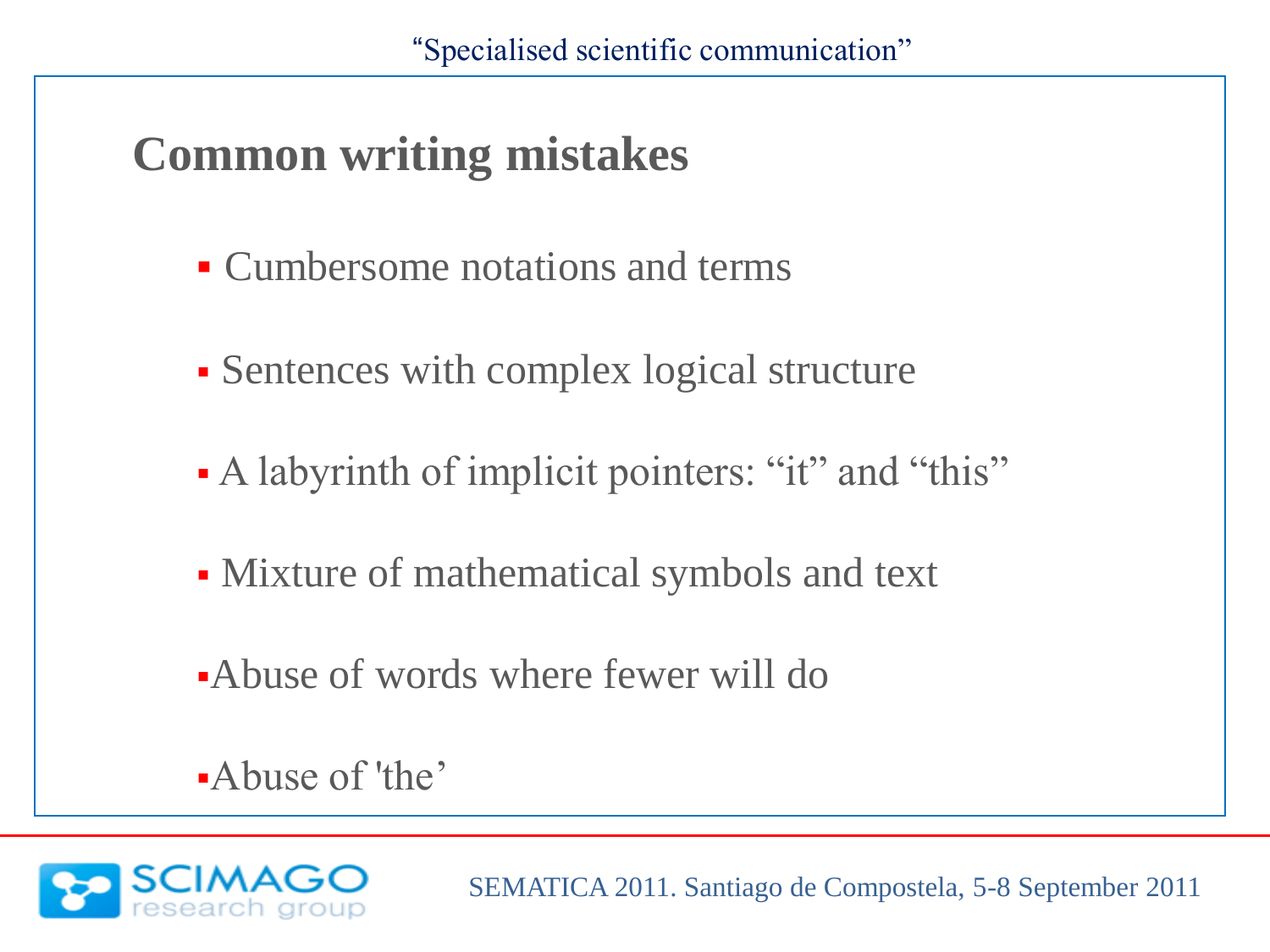#### **Do not do the following**

- Do not use colloquial speech, slang, or "childish" words
- Do not use contractions "don't" must be "do not
- Do not use footnotes
- Do not use direct quotes
- Watch out for wordy phrases

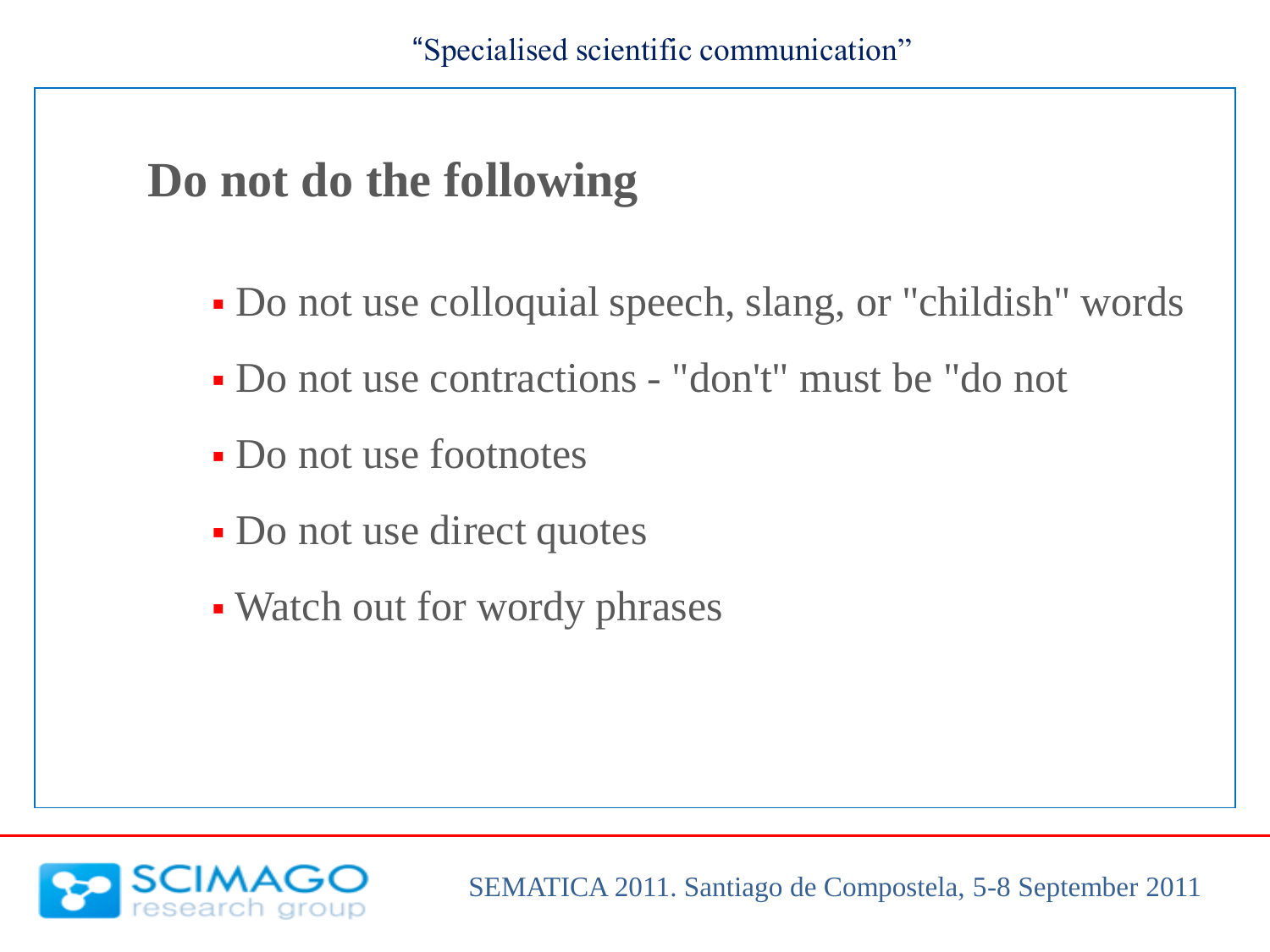#### **Writing suggestions:**

**Writing and thinking are closely linked "***fuzzy writing reflects fuzzy thinking***"** 

**Use an outline to organize your ideas and writing**

- figuring out what you want to say
- planning the *order* and *logic* of your arguments

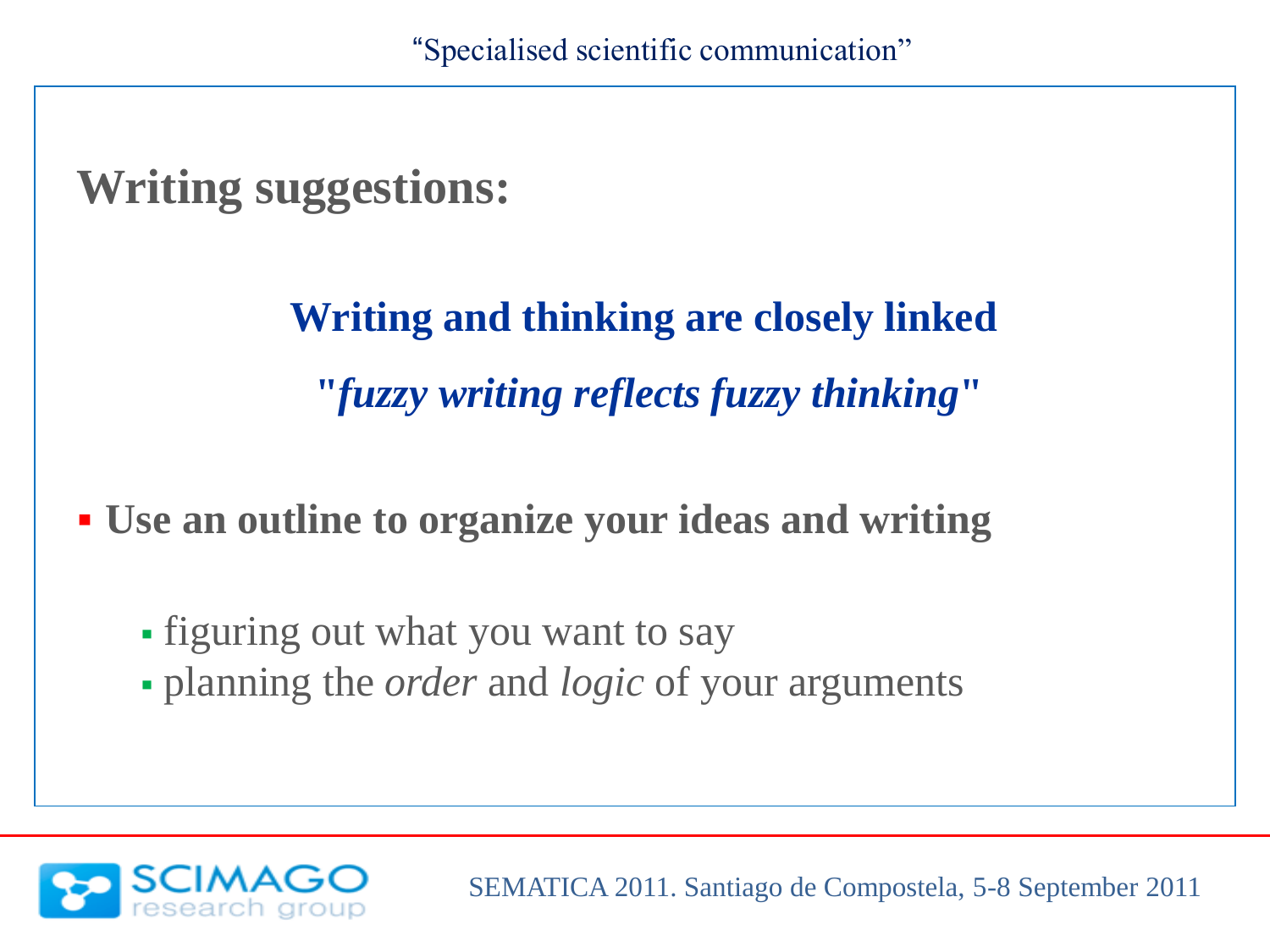# **6. Publishing**

# Why write and publish research **papers**

Ideally

to share research findings and dislation hope of improving scientific progr

- Practically
	- to get funding
	- to get promoted
	- to get a job
	- to keep your job!

SEMATICA 2011. Santiago de Compostela, 5-8 September 2011

EIVE IOP

I'D LIKE TO SEE MORE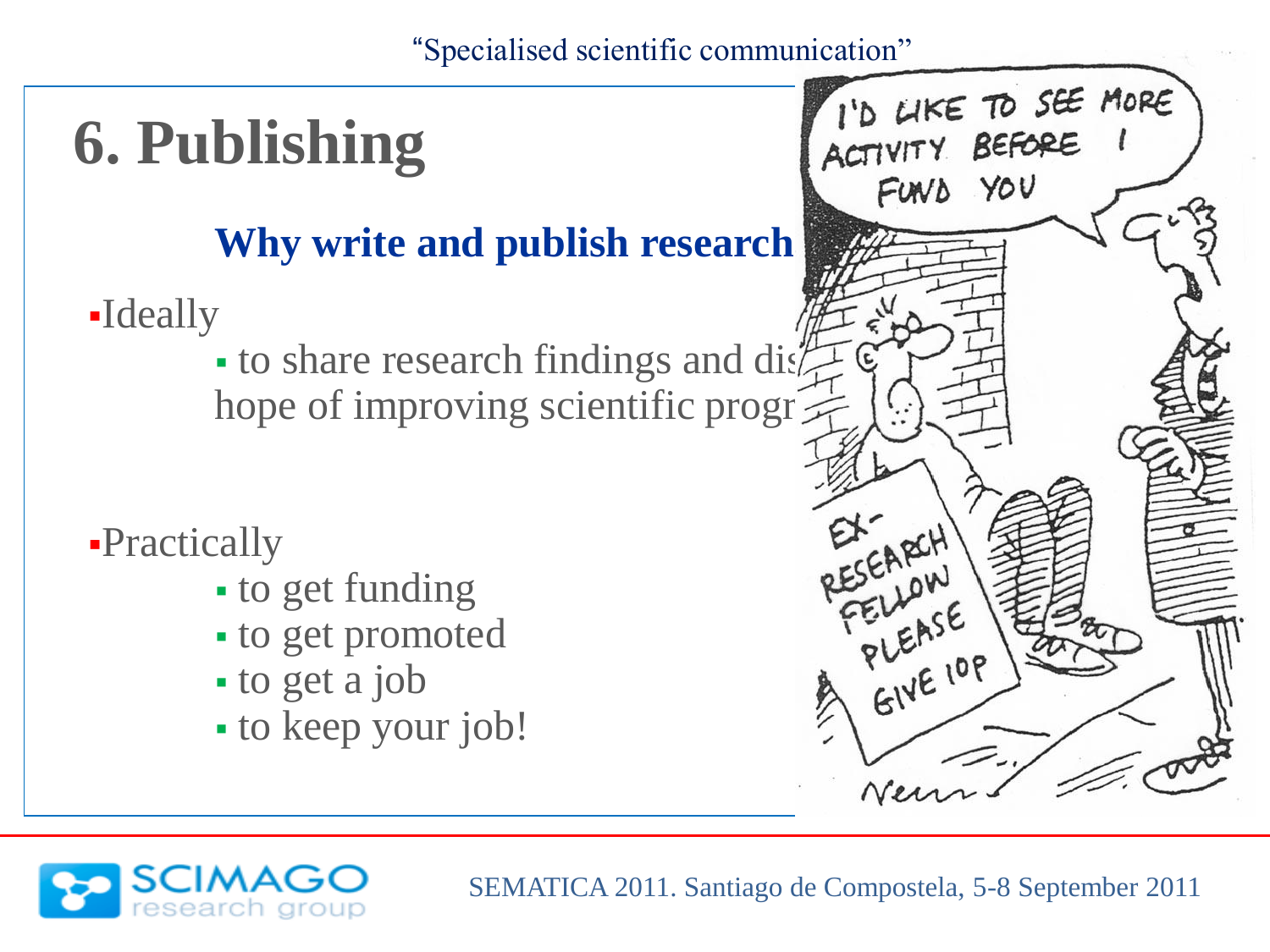*"Scientists are rated by what they finish, not by what they attempt"*

 $\triangleright$  'Publish or perish' (what to publish)

- $\triangleright$  Impact factor (where to publish)
- $\triangleright$  The 'Matthew Effect' (with whom to publish)

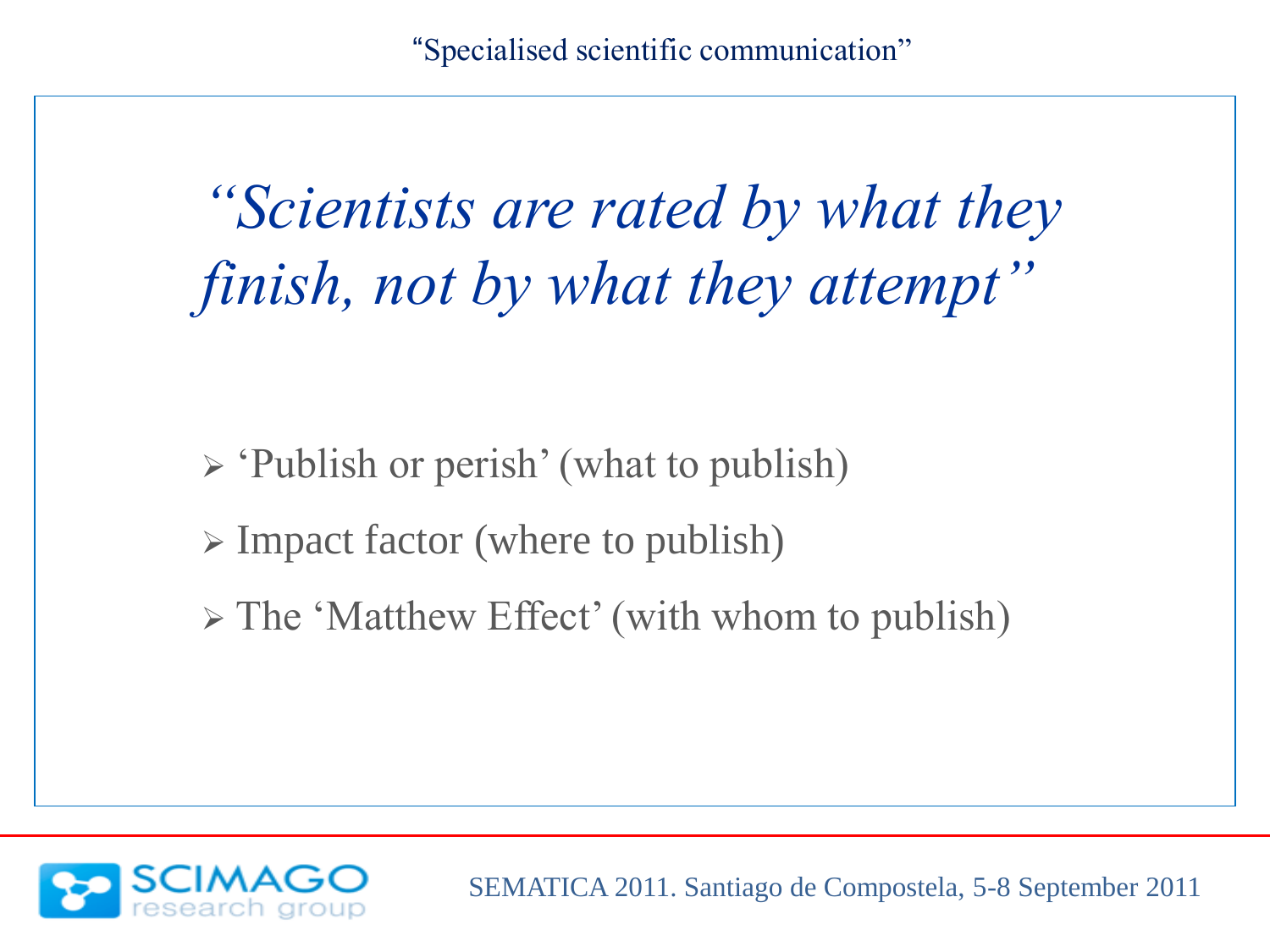# Getting a paper published

- Competition for space in journals is intense
- Cost of publication
- **Rejection rates vary** 
	- $\blacktriangleright$  Science, Nature = 90%

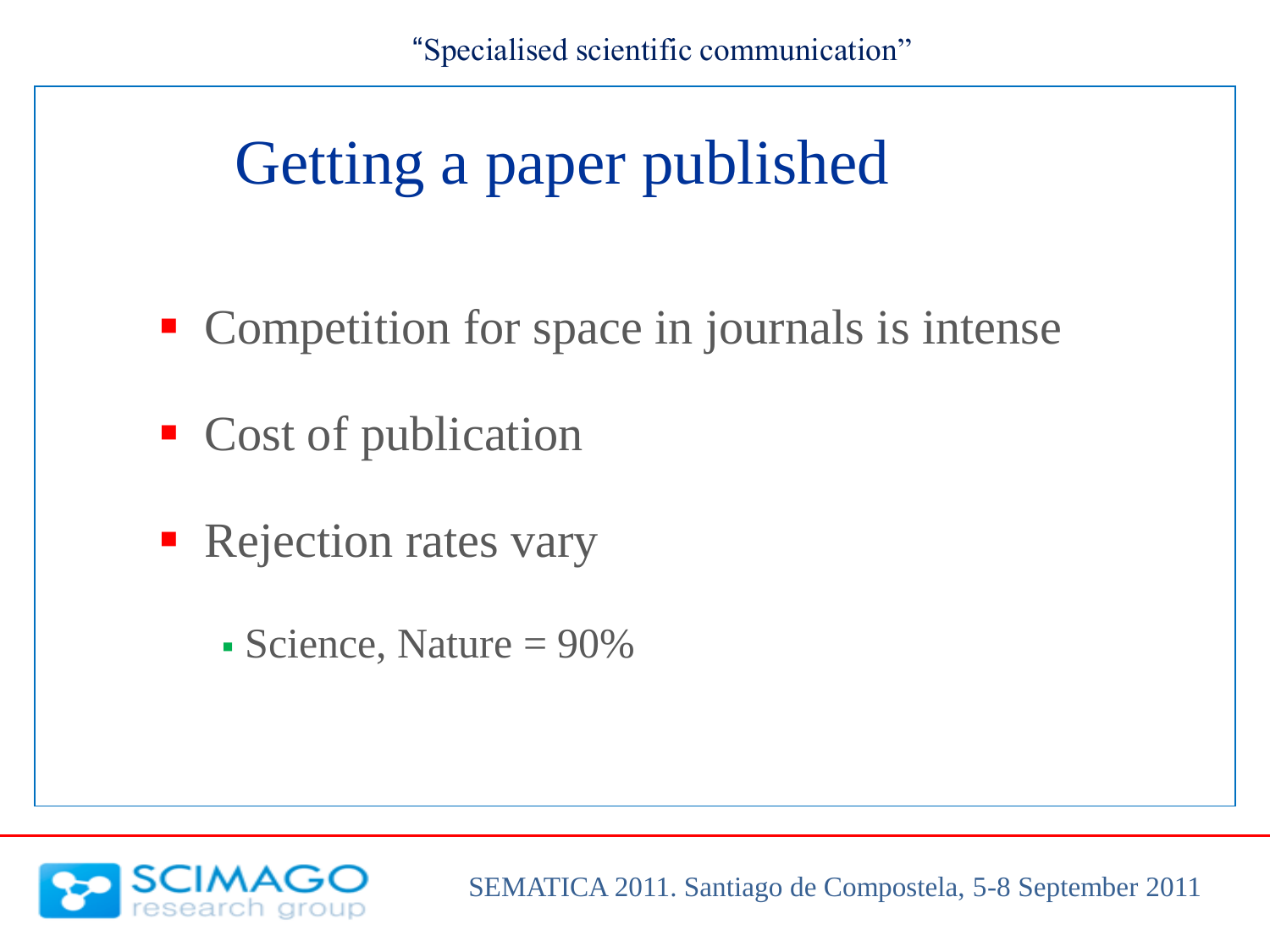# Major reasons for rejection:

- Confirmatory (not novel)
- Poor experimental design
	- Poor controls
	- Hypothesis not adequately tested
- **Inappropriate for journal**
- Poorly written

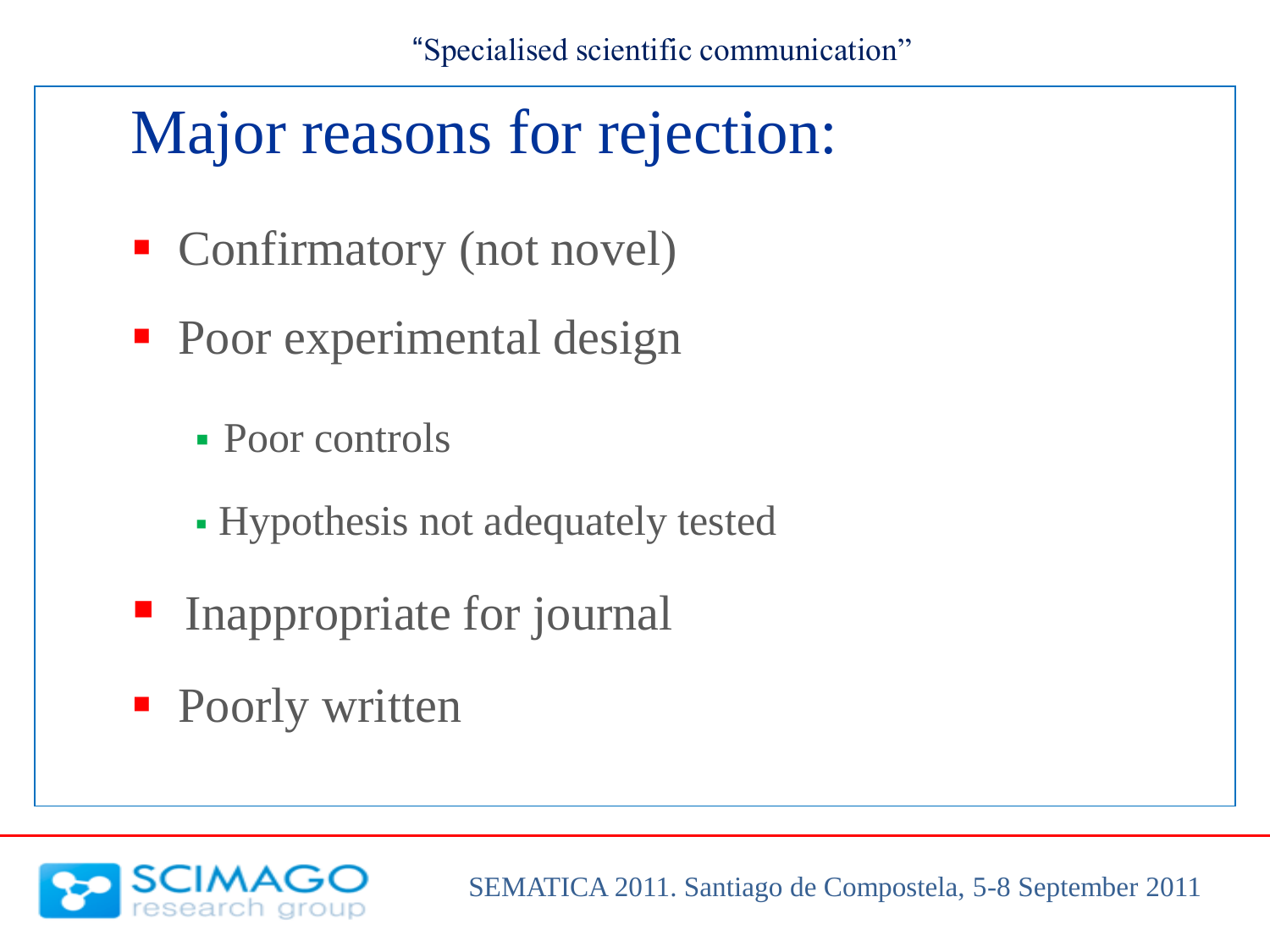# Tips:

- Know the journal, its editors, and why you submitted the paper there
- Make sure references are comprehensive and accurate
- Read and conform to "Instructions for Authors"

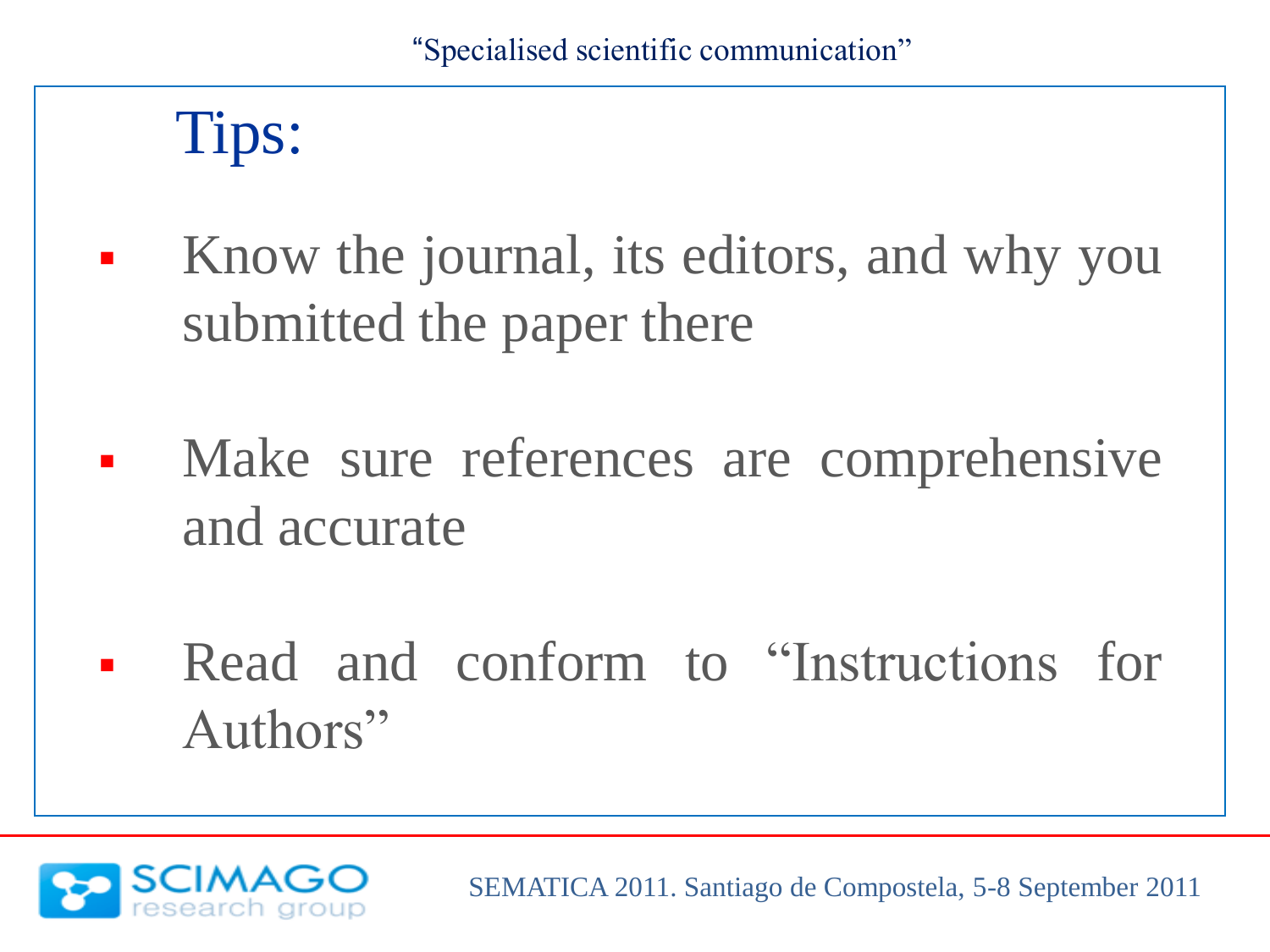# Publish and perish Publish and perish

- Data manipulation, falsification
- 4. Plagiarism • Duplicate manuscripts
- packanon **Redundant publication**
- Plagiarism
- **Author conflicts of interest**

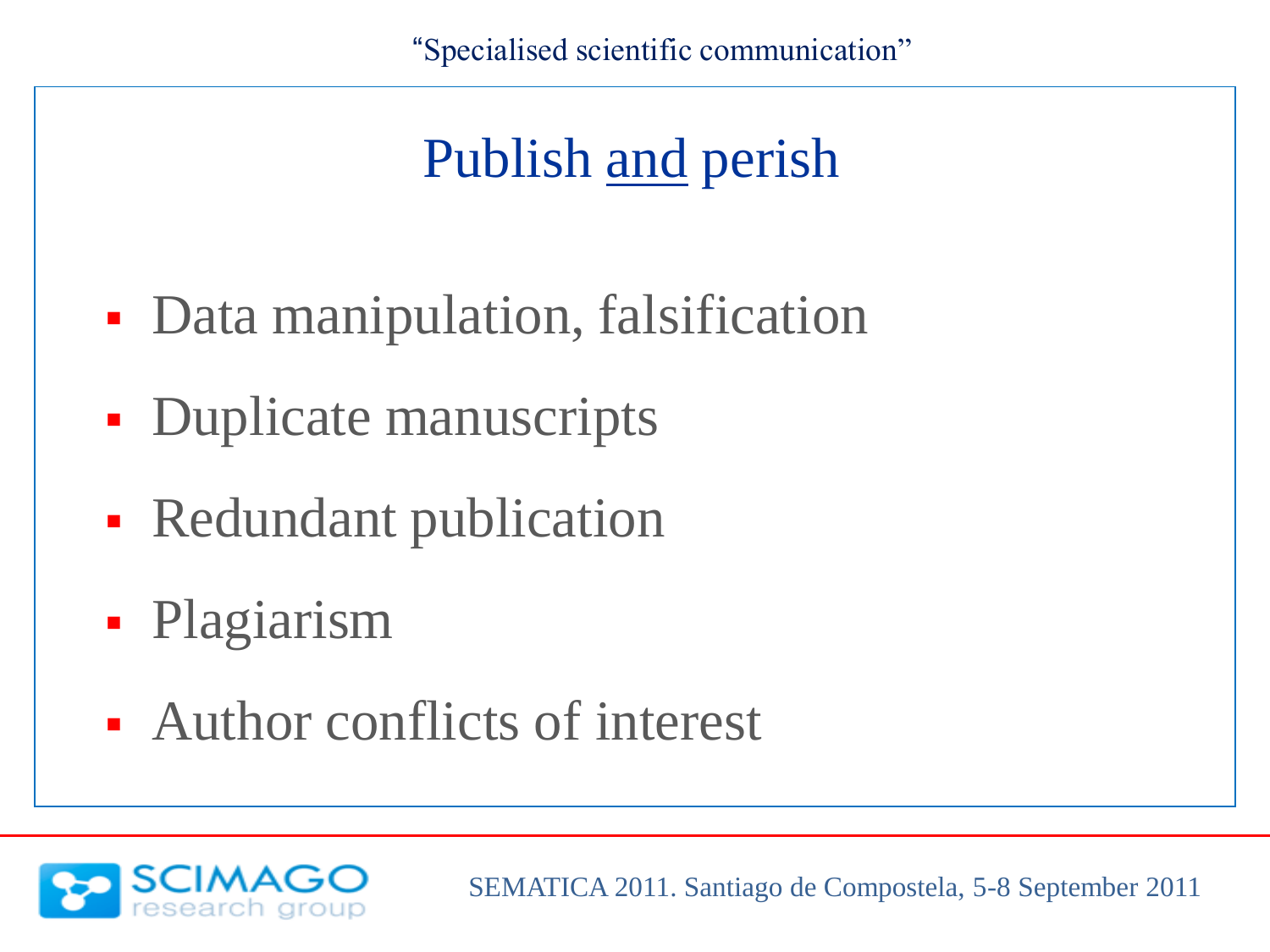What constitutes redundant publication?

- Data in conference abstract? No
- Same data, different journal? Yes
- Data on website? Maybe
- Data included in review article? Ok, if later

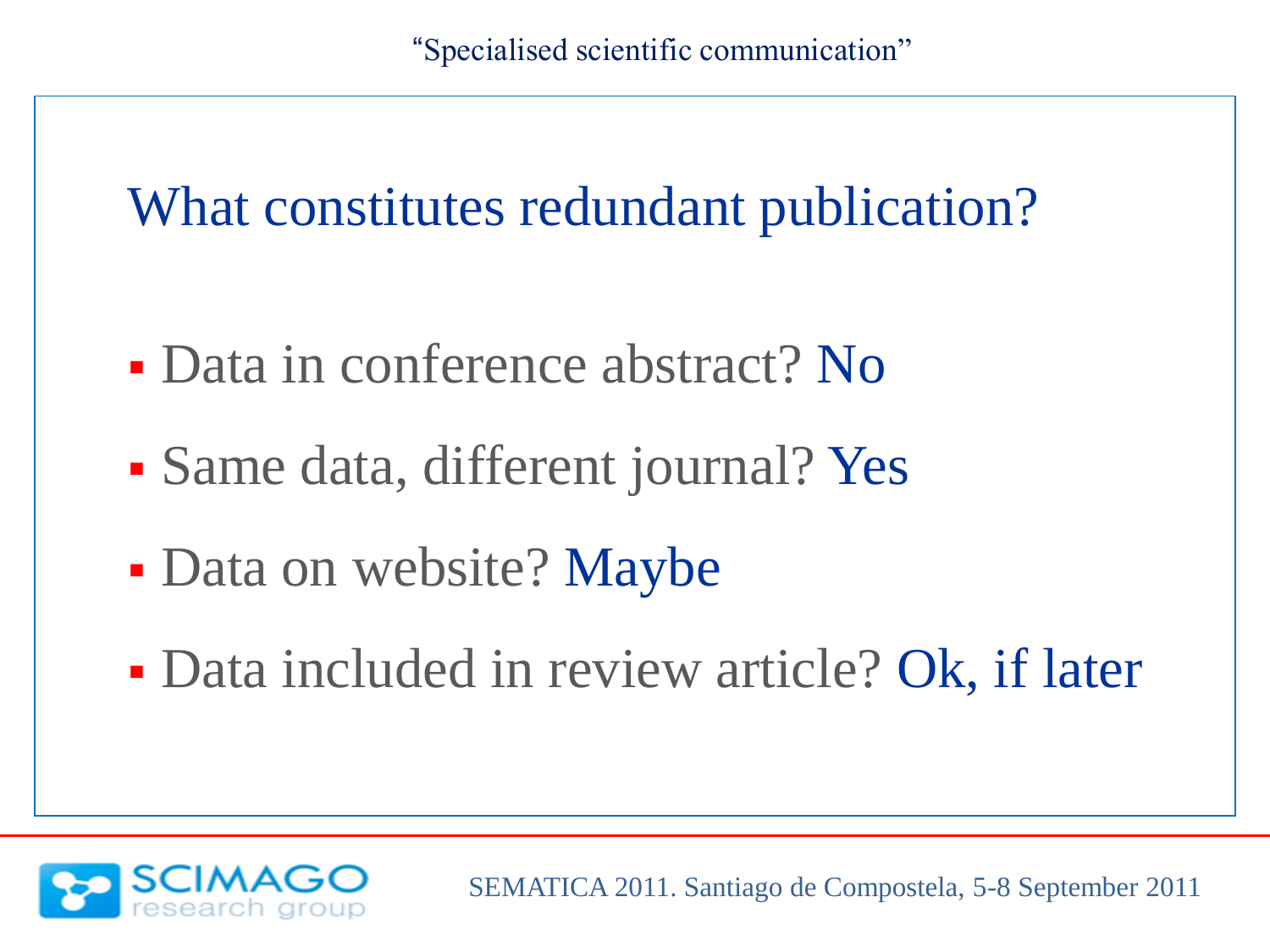#### What makes a good research paper?

- **Good science**
- Good writing
- Good journals

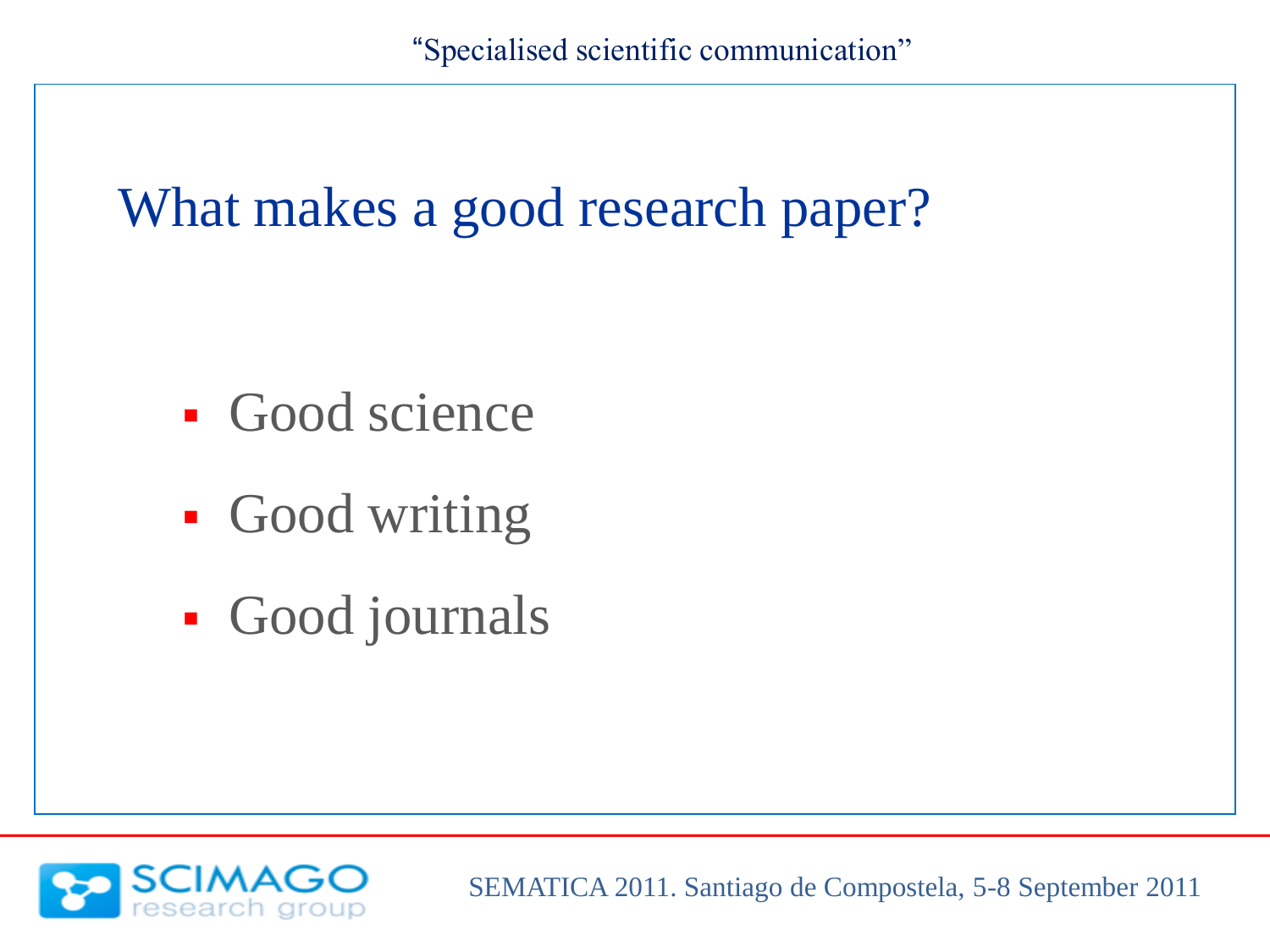#### What constitutes good science?

• **Novel** – new and not resembling something formerly known or used

**Mechanistic** – testing a hypothesis - determining the fundamental processes involved in or responsible for an action, reaction, or other natural phenomenon

**Descriptive** – describes how things are but does not test how things work – hypotheses are not tested

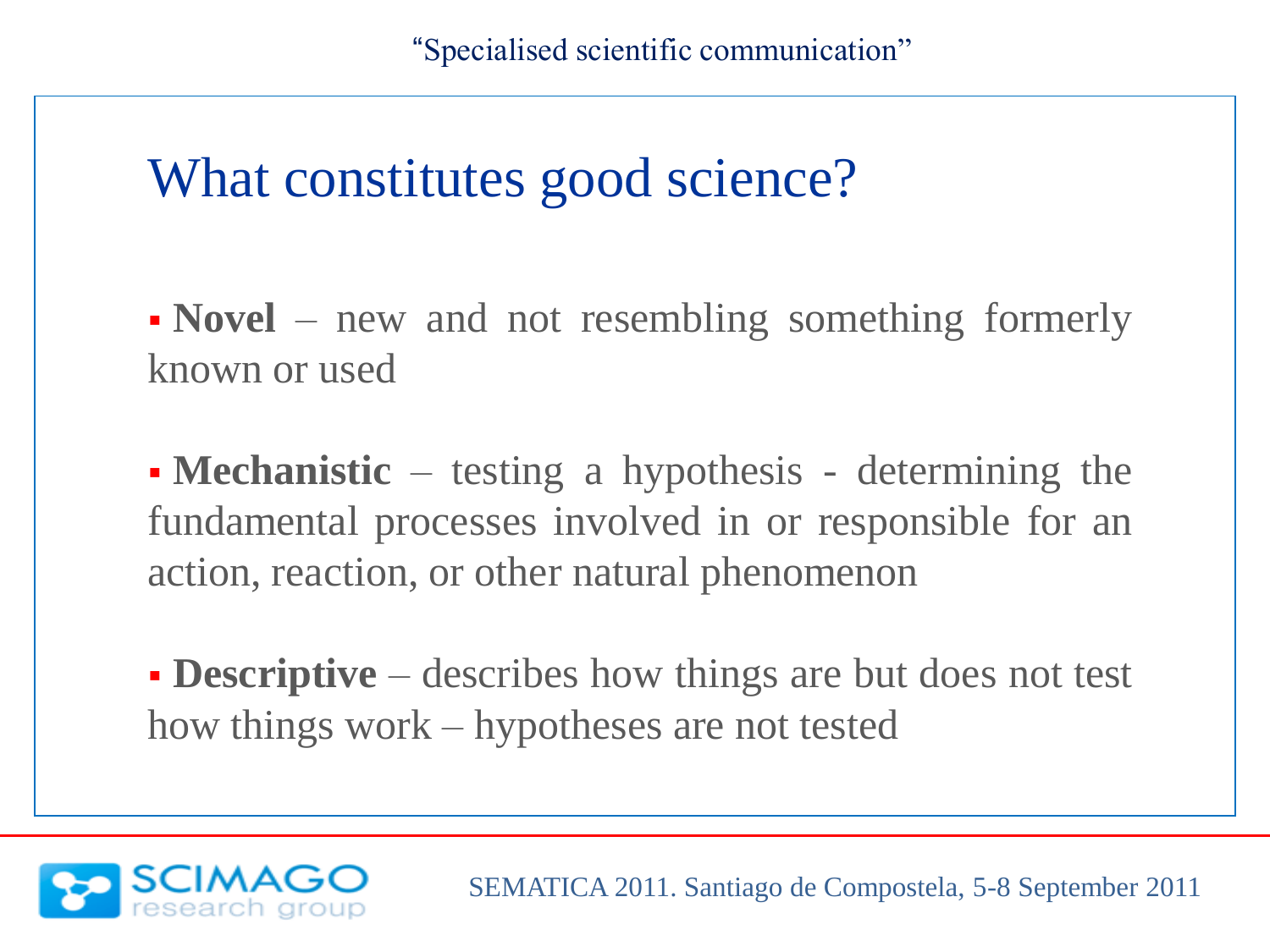#### What constitutes a good journal?

 $\blacksquare$  Impact factor – (JCR)

 average number of times published papers are cited up to two years after publication

Scimago journal Rank – (SJR )

 based on the transfer of prestige from a journal to another, as expressed in citations a journal gives to other journals and to itself

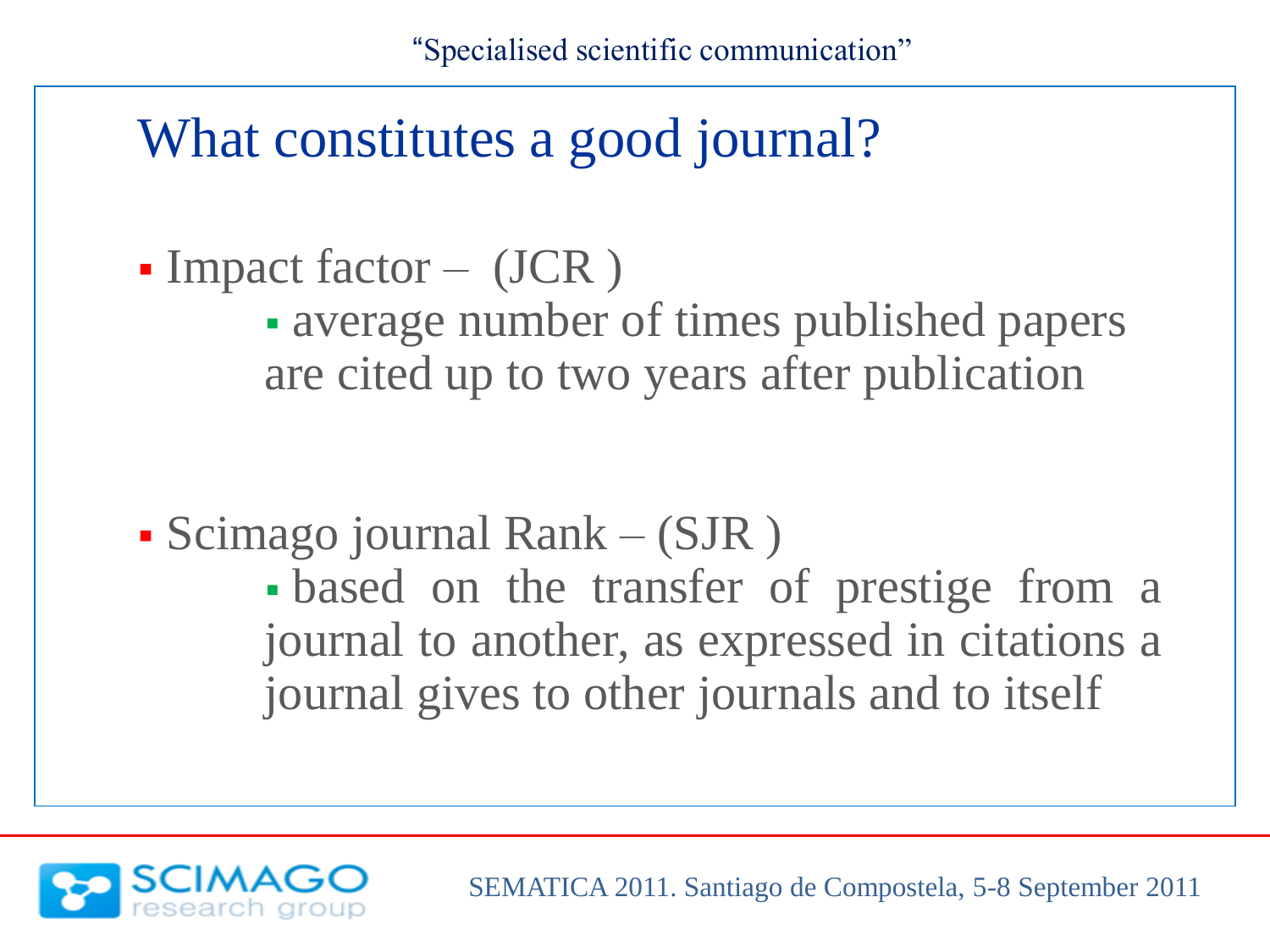

- **read references**
- **get insight into possible reviewers**
- study "instructions to authors"
- check the SJR and Impact Factor

<http://www.scimagojr.com/>

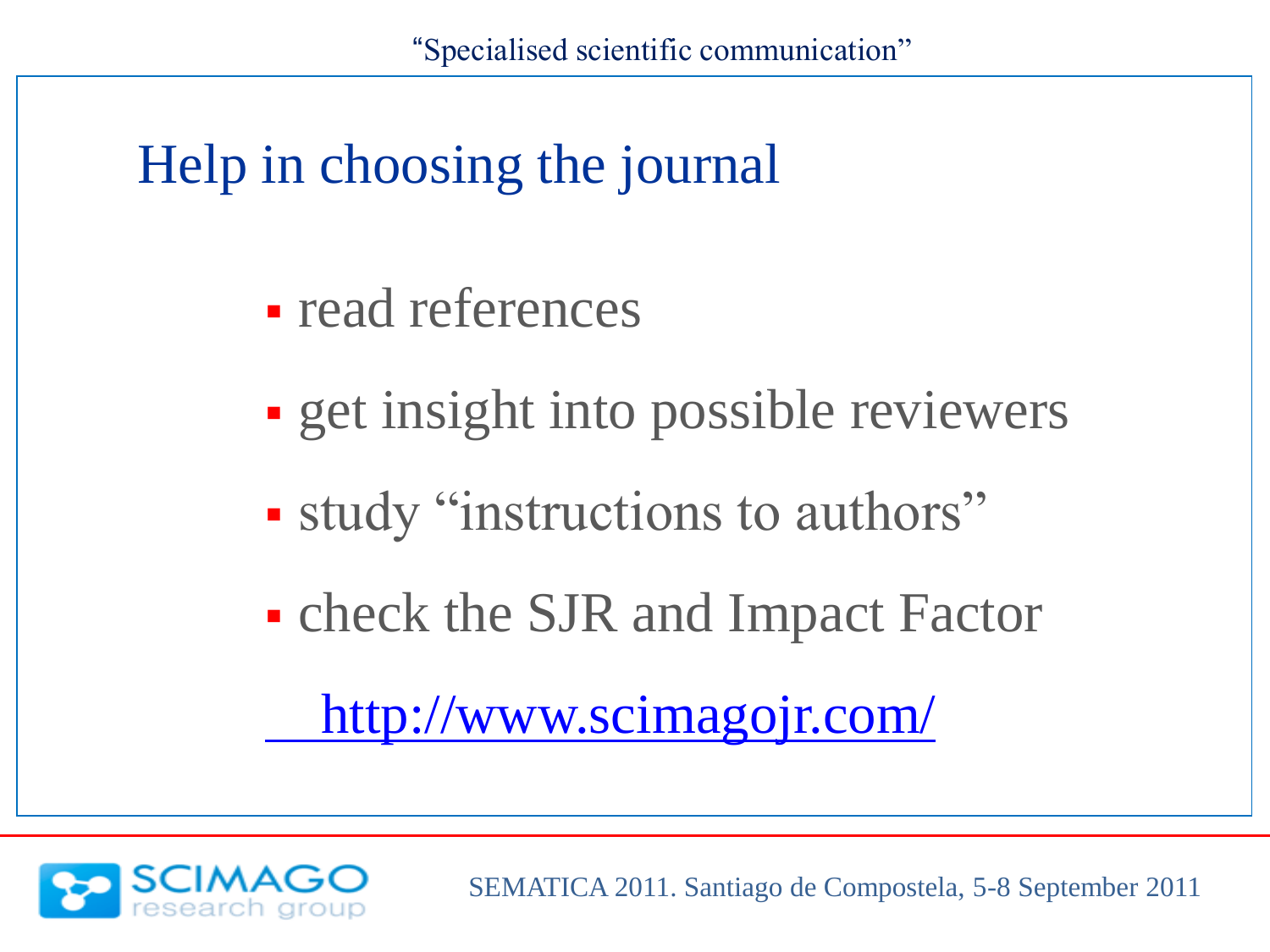#### Submission

- **Read instructions carefully**
- **Fill out all necessary forms** 
	- **Copyright transfer**
	- Conflict of interest

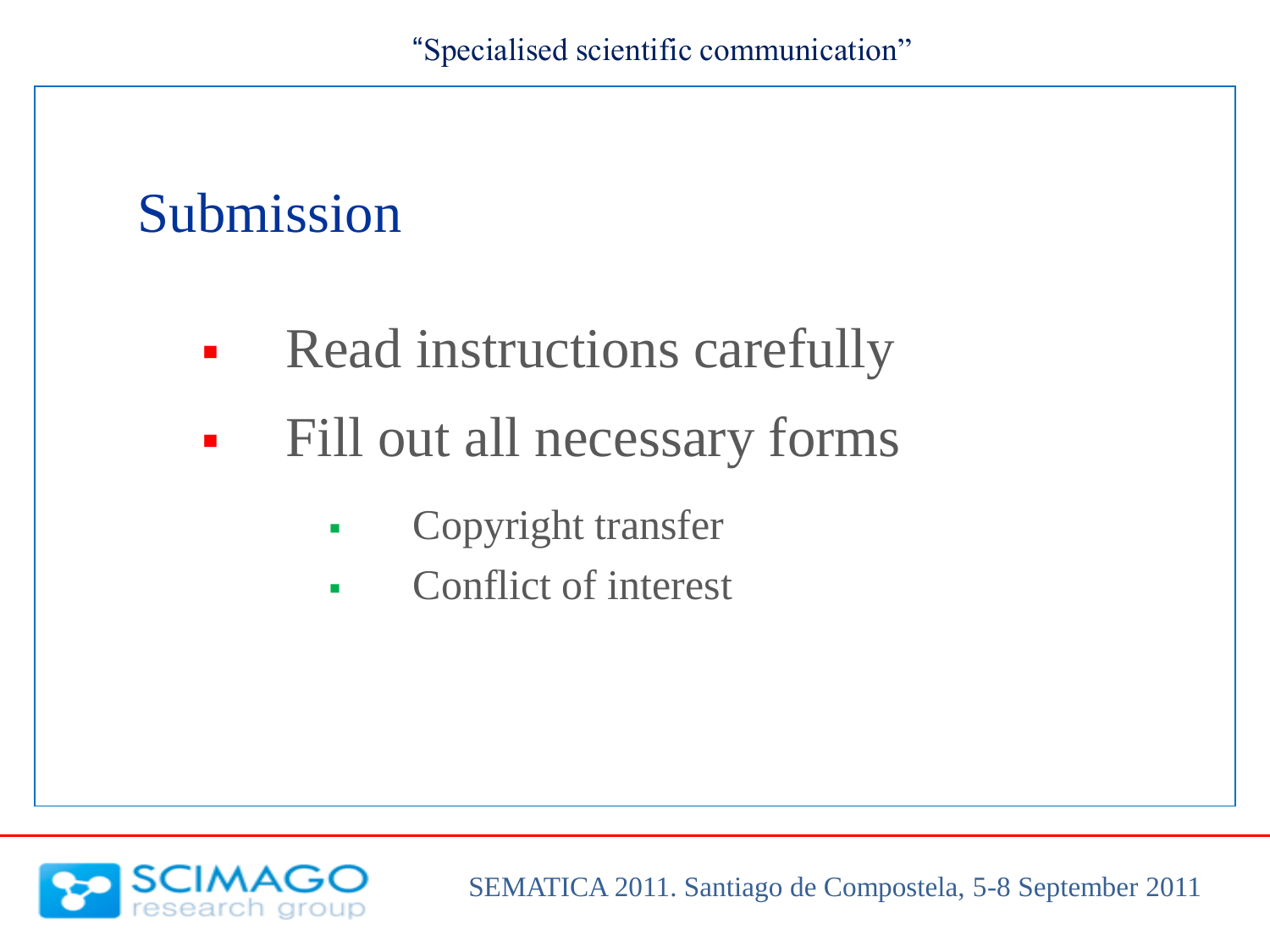#### Responding to reviewers

- Carefully prepare your responses
	- Be enthusiastic
	- Each comment should be addressed
	- Each change should be stated
- **Reviewer may be wrong**
- $\blacksquare$  Be tactful thank the reviewers
- Do not respond to reviewers while upset
- Never call the editor
- Get help from other authors

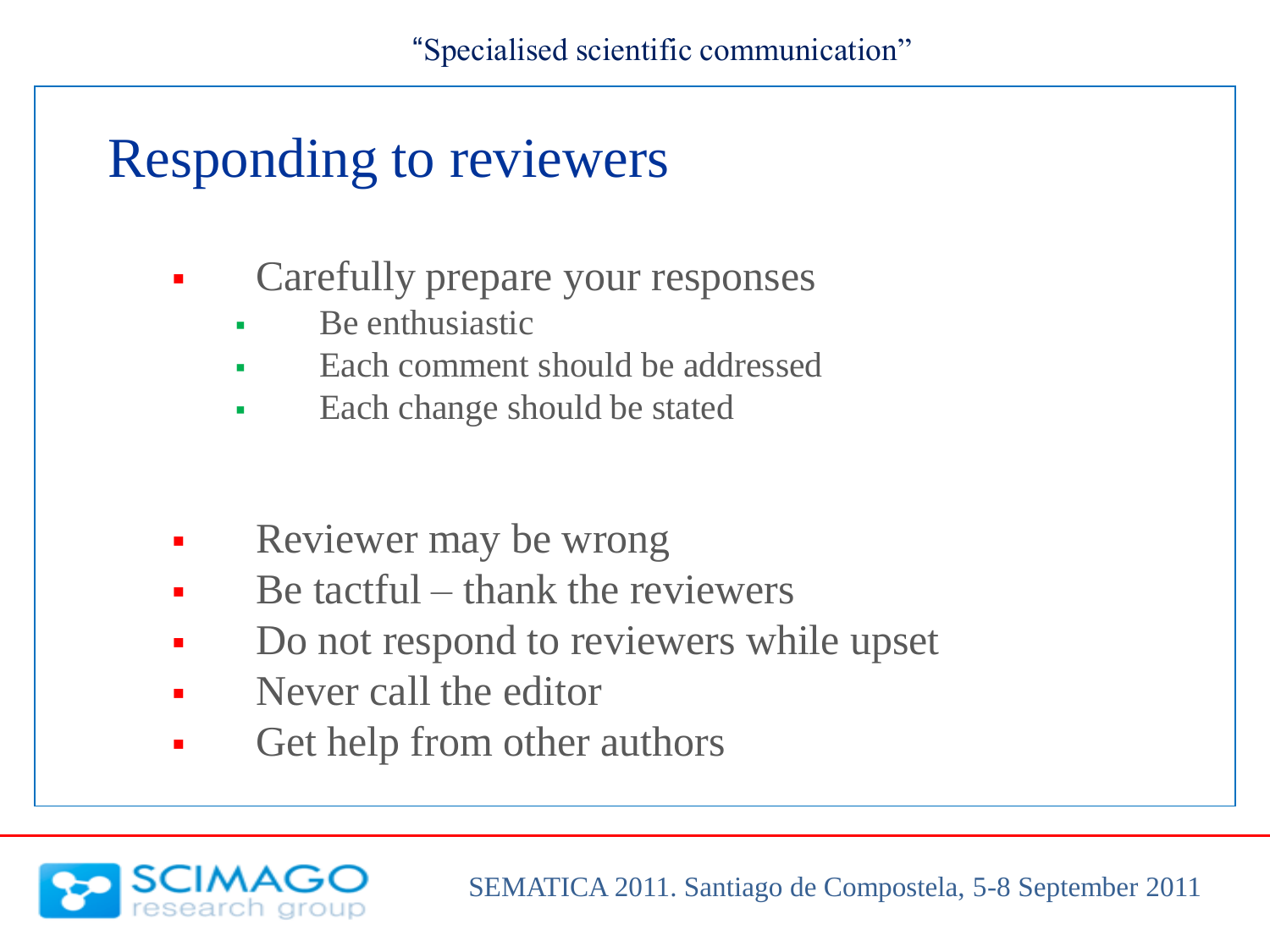#### **Remember:**

#### **Strive for simplicity whenever possible**

### *"Those who have the most to say usually say it with the fewest words"*

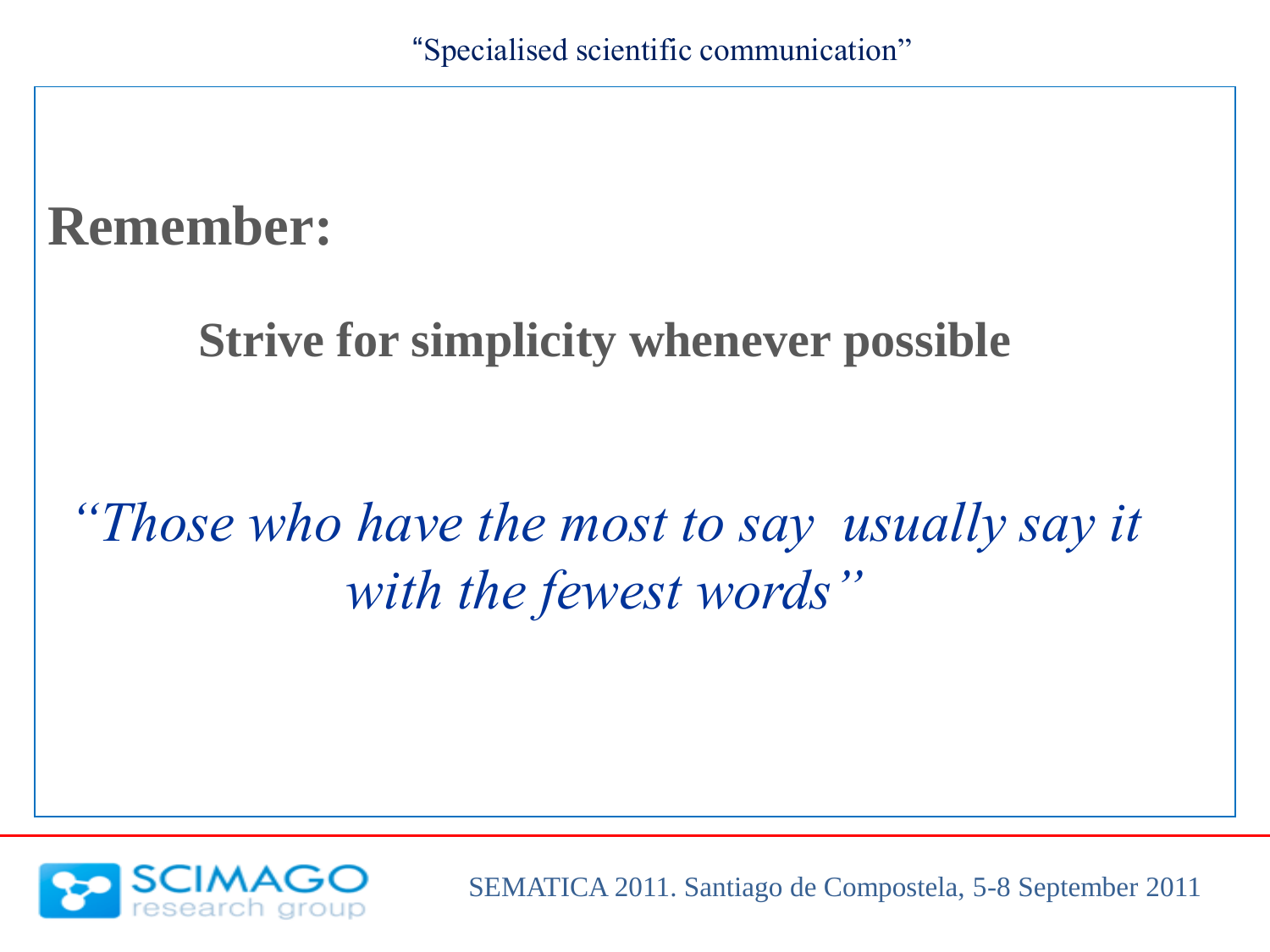#### **Bibliography**

1 - Goldreich, O. (2004). How to write a paper. Department of Computer Science and Applied Mathematics. Weizmann Institute of Science,Rehovot, Israel <http://www.wisdom.weizmann.ac.il/~oded/PS/re-writing.pdf>

2 - [http://course1.winona.edu/mdelong/EcoLab/21%20Suggestions.html](http://course1.winona.edu/mdelong/EcoLab/21 Suggestions.html)

3 -Thomas H. Adair. Professor of Physiology & Biophysics Center of Excellence in Cardiovascular-Renal Research,University of Mississippi Medical Center <http://abacus.bates.edu/~ganderso/biology/resources/writing/HTWtoc.html>

4- Steve Hillier. Why do we write scientific papers? The University of Edinburgh. Editor-in-Chief MHR. Journal course for authors, Barcelona 2008

5-Introduction to Journal-Style Scientific Writing.

<http://abacus.bates.edu/~ganderso/biology/resources/writing/HTWtoc.html>

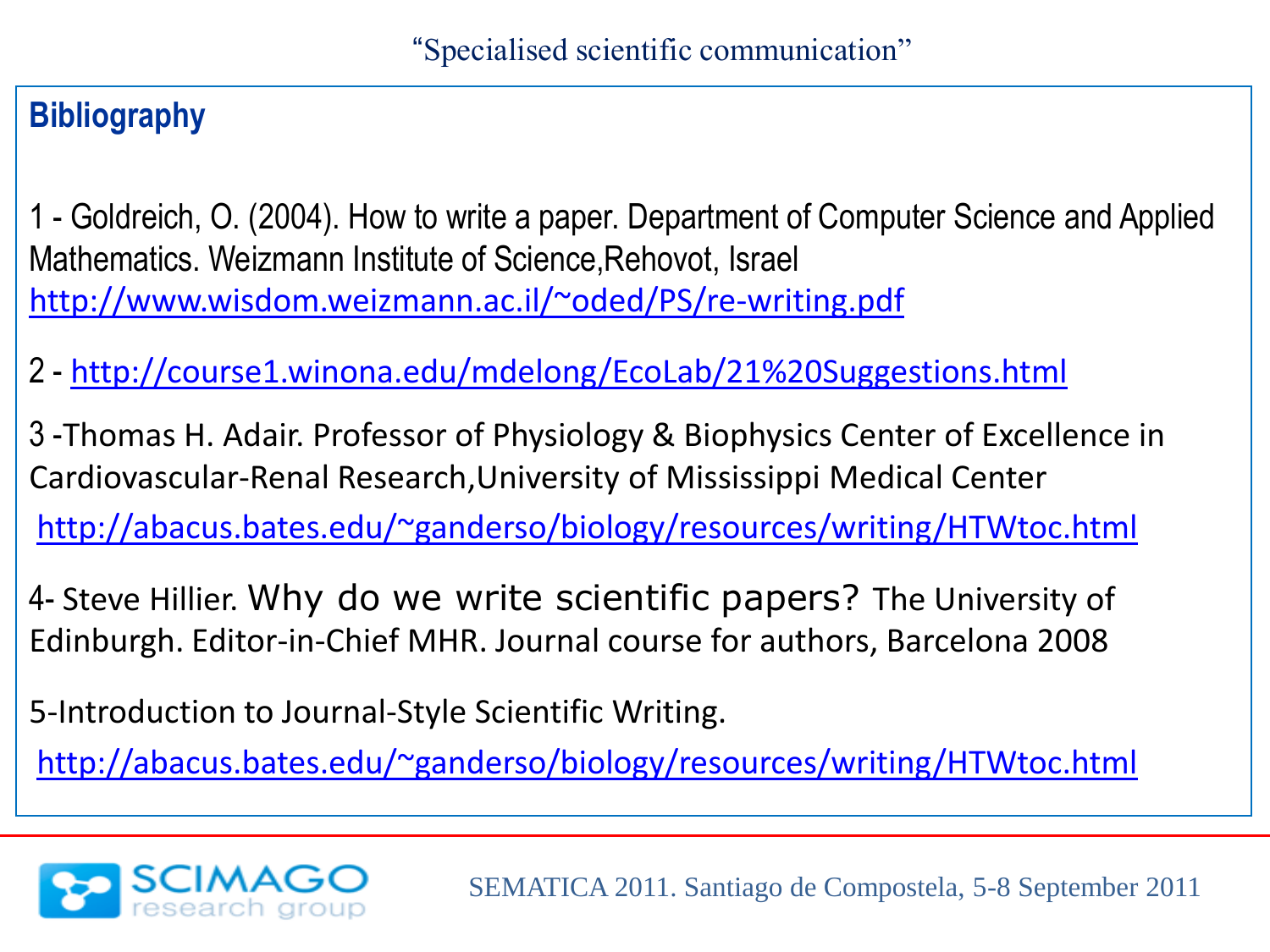Carmen López-Illescas. SCImago group Spanish National Research Council (CSIC), Spain

# [carmen.lillescas@cchs.csic.es](mailto:carmen.lillescas@cchs.csic.es) [carmlopz@gmail.com](mailto:carmlopz@gmail.com)